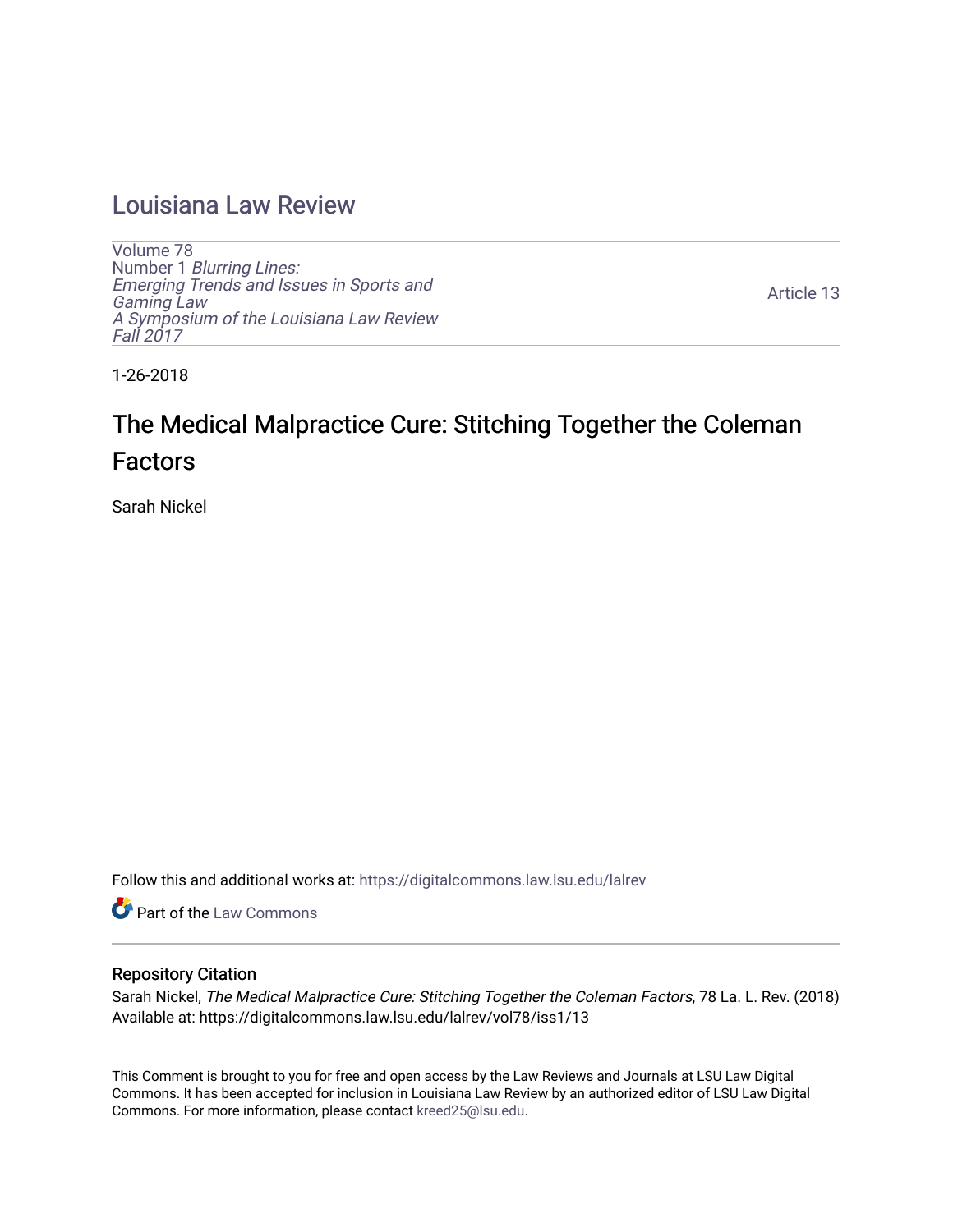## **The Medical Malpractice Cure: Stitching Together the** *Coleman* **Factors**

#### TABLE OF CONTENTS

| L.   | The Enactment of the MMA: The Act's Protections and     |  |
|------|---------------------------------------------------------|--|
|      |                                                         |  |
|      |                                                         |  |
|      |                                                         |  |
| Н.   |                                                         |  |
| III. | The Unreliable and Unpredictable Nature of the          |  |
|      |                                                         |  |
|      | A. LaCoste v. Pendleton Methodist Hospital, L.L.C.  321 |  |
|      |                                                         |  |
| IV.  |                                                         |  |
|      |                                                         |  |

#### **INTRODUCTION**

A man enters a hospital for a routine outpatient procedure. All appears to go well, and the man is recovering at home with his wife and children when he begins to feel ill. He returns to the hospital and discovers that he has developed a post-operative infection because of unsterilized tools used during the procedure. The improper sterilization did not result from negligence on the part of a doctor or nurse but rather from the service and maintenance of the equipment used in the sterilization process. The man, a husband and a father, dies because of the infection. His family soon learns that Louisiana jurisprudence may classify the family's claim as one of "malpractice," sweeping it under the protections of the Louisiana Medical Malpractice Act<sup>1</sup> ("MMA") and capping recovery at \$500,000.<sup>2</sup>

The average person probably associates "malpractice" with a medical professional erring in a professional capacity. Even scholars recognize that "[t]he significance of the term 'malpractice' is that it is used to differentiate

Copyright 2017, by SARAH NICKEL.

<sup>1.</sup> *See* Dupuy v. NMC Operating Co., 187 So. 3d 436 (La. 2015).

<sup>2.</sup> LA. REV. STAT. § 40:1231.2(B)(1) (2017).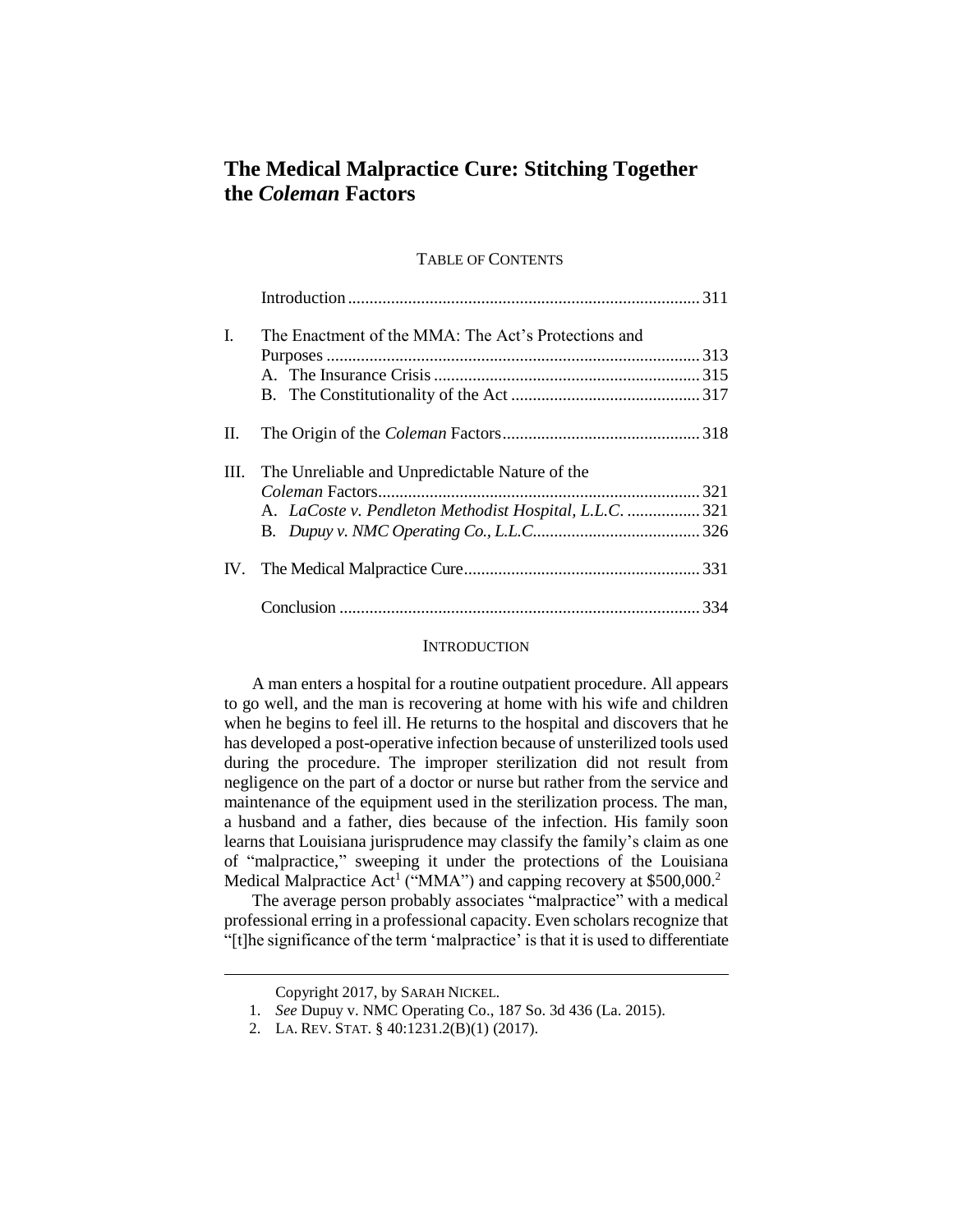professionals from nonprofessionals for purposes of applying certain statutory limitations of tort liability."<sup>3</sup> The reality, however, is that medical professional involvement is not a necessary element of "malpractice" under the MMA.<sup>4</sup>

When the Louisiana Legislature enacted the MMA, the Act gave certain advantages to health care providers, including limiting recovery for victims.<sup>5</sup> Because the Act is special legislation and deviates from the general rights of tort victims by limiting a tort victim's recovery, the Act's coverage should be construed strictly.<sup>6</sup> In an effort to assist courts in determining whether an injury constitutes "malpractice" under the MMA, the Louisiana Supreme Court in *Coleman v. Deno* set forth six factors.<sup>7</sup> Unfortunately, those factors have proven insufficient and unreliable as a test for malpractice as they are overly broad and open to varying interpretations.<sup>8</sup> In the hypothetical above, one court may apply the factors to find coverage under the MMA while another court, applying the same factors, may find general tort liability.<sup>9</sup> Based on this determination between malpractice and general tort liability, the victim either will be limited to  $$500,000$  in damages or have no limit at all.<sup>10</sup> In light of Louisiana's public policy, which seeks to protect tort victims' right to recovery and construe the MMA strictly, Louisiana courts should adopt a new, narrower test for determining whether an act constitutes "malpractice" under the MMA.

Part I of this Comment discusses the MMA's enactment, including the public policy concerns behind the Act, and details the advantages and disadvantages it entails for both health care providers and tort victims. Part II introduces *Coleman*, the source of the six-factor test, and argues that these factors are an insufficient test for determining malpractice claims in

- 5. *See* § 40:1231.2(B)(1).
- 6. Blevins v. Hamilton Med. Ctr., Inc., 959 So. 2d 440, 444 (La. 2007).
- 7. *Coleman*, 813 So. 2d at 315.

8. *See, e.g.*, LaCoste v. Pendleton Methodist Hosp., L.L.C., 966 So. 2d 519 (La. 2007).

- 9. *See* discussion *infra* Part III.
- 10. § 40:1231.2(B)(1).

<sup>3.</sup> Coleman v. Deno, 813 So. 2d 303, 314–15 (La. 2002) (citing FRANK L. MARAIST & THOMAS C. GALLIGAN, JR., LOUISIANA TORT LAW § 21–22 (1st ed. 1996)).

<sup>4.</sup> In *Dupuy v. NMC Operating Co., L.L.C.*, the Court rejected the plaintiff's argument that Dupuy's injury was not treatment-related because the "maintenance and service of sterilization equipment" was performed by "plant operations rather than physicians." Instead, the Court found that "[t]he use of the broad term 'health care provider,' rather than simply 'physician' or 'medical doctor,' necessarily includes actions which are treatment related and undertaken by the Hospital in its capacity as a health care provider—even if those actions are not performed directly by a medical professional." *Dupuy*, 187 So. 3d at 443.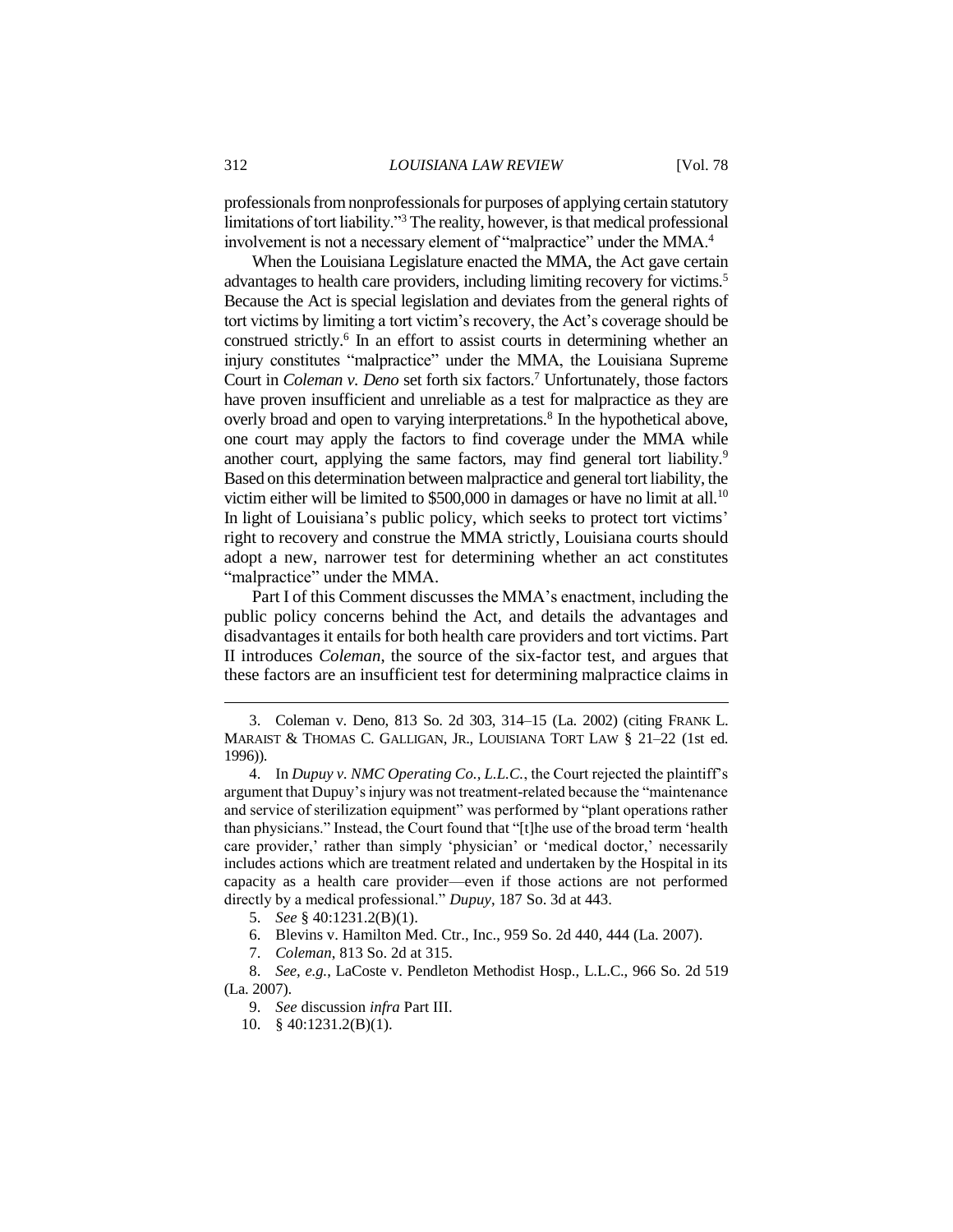Louisiana. Part III discusses two Louisiana Supreme Court cases, including the recent decision of *Dupuy v. NMC Operating Company*, as examples of the unpredictability of the *Coleman* factors and of a court's tendency to apply these factors broadly, contrary to Louisiana's public policy on interpreting the MMA. Finally, Part IV recommends legislative action to remedy the test for determining whether a certain claim constitutes malpractice and proposes an alteration of the *Coleman* factors as an interim solution for Louisiana courts.

#### I. THE ENACTMENT OF THE MMA: THE ACT'S PROTECTIONS AND PURPOSES

The Louisiana Legislature enacted the MMA in 1975 in an effort to "stabilize medical malpractice insurance rates and to assure the availability of affordable medical services to the public."<sup>11</sup> The Legislature attempted to accomplish these goals by reducing the number of medical malpractice lawsuits being filed and damages being awarded.<sup>12</sup> In furtherance of this effort, the MMA provides certain advantages to qualified "health care providers"<sup>13</sup> in malpractice actions. First, the Act provides a statutory limit

<sup>11.</sup> Hutchinson v. Patel, 637 So. 2d 415, 419 (La. 1994).

<sup>12.</sup> Felicia Scroggins, *Differentiating Medical Malpractice and Personal Injury Claims in the Context of Statutory Protections:* Lacoste v. Pendleton Methodist Hosp., L.L.C., 3 J. HEALTH & BIOMEDICAL L. 367, 367 (2008).

<sup>13.</sup> § 40:1231.1(A)(10) (defining "health care provider" as "a person, partnership, limited liability partnership, limited liability company, corporation, facility, or institution licensed or certified by this state to provide health care or professional services as a physician, hospital, nursing home, community blood center, tissue bank, dentist, a licensed dietician or licensed nutritionist employed by, referred by, or performing work under contract for, a health care provider or other person already covered by this Part, registered or licensed practical nurse or certified nurse assistant, offshore health service provider, ambulance service under circumstances in which the provisions of R.S. 40:1237.1 are not applicable, certified registered nurse anesthetist, nurse midwife, licensed midwife, nurse practitioner, clinical nurse specialist, pharmacist, optometrist, podiatrist, chiropractor, physical therapist, occupational therapist, psychologist, social worker, licensed professional counselor, licensed perfusionist, licensed respiratory therapist, licensed radiologic technologist, licensed clinical laboratory scientist, or any nonprofit facility considered tax-exempt under Section 501(c)(3), Internal Revenue Code, pursuant to 26 U.S.C.  $501(c)(3)$ , for the diagnosis and treatment of cancer or cancer-related diseases, whether or not such a facility is required to be licensed by this state, or any professional corporation a health care provider is authorized to form under the provisions of Title 12 of the Louisiana Revised Statutes of 1950, or any partnership, limited liability partnership, limited liability company, management company, or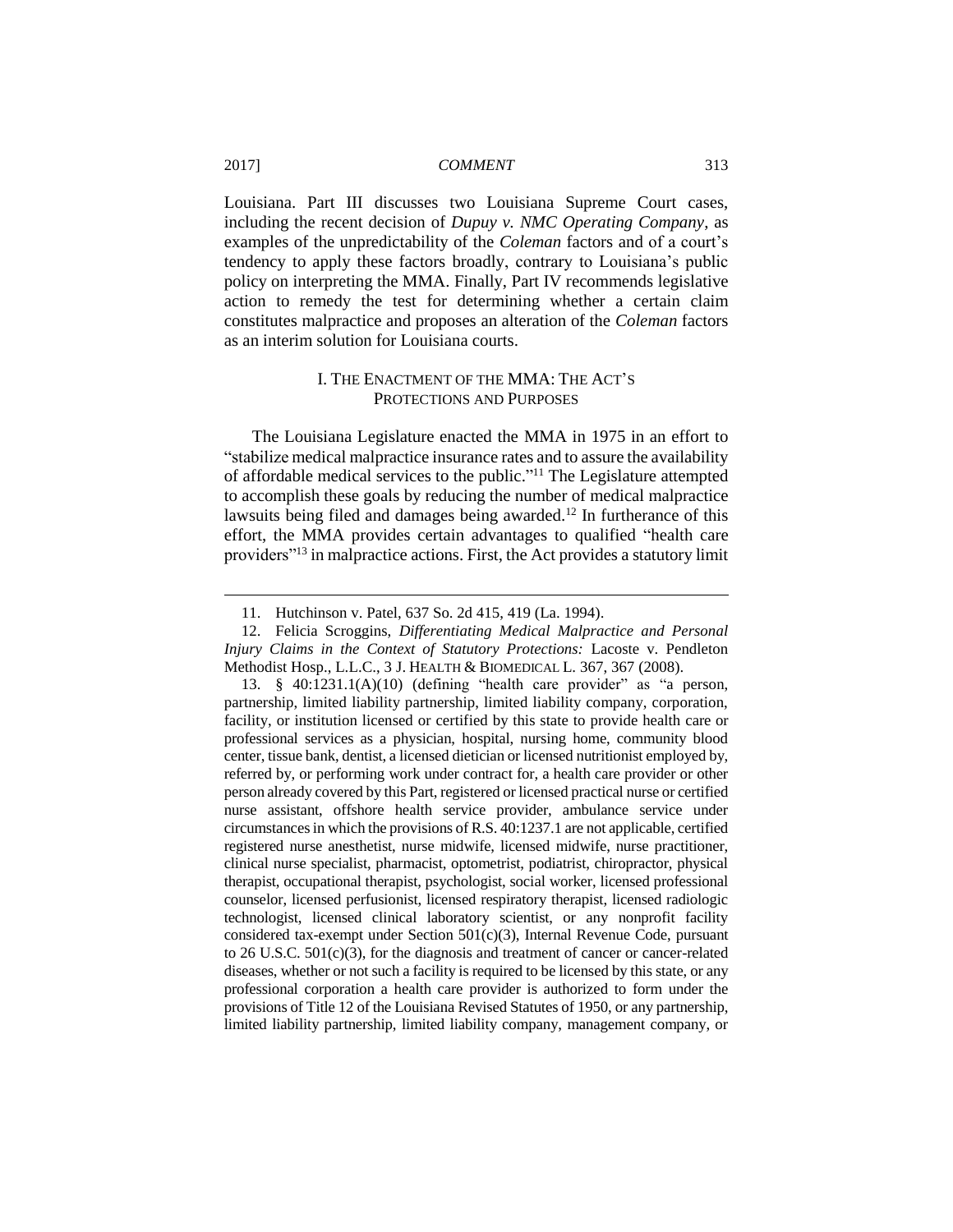to recovery of \$500,000 "for all malpractice<sup>14</sup> claims for injuries to or death of a patient, exclusive of future medical care and related benefits."<sup>15</sup> Second, it requires that malpractice claims filed against health care providers covered by the MMA be reviewed by a medical review panel before the suit may be brought in a court of law.<sup>16</sup> The medical review panel consists of three Louisiana-licensed health care providers and one non-voting attorney chair-person.<sup>17</sup> The purpose of the panel is "to express its expert opinion as to whether or not the evidence supports the conclusion that the defendant or defendants acted or failed to act within the appropriate standards of care."<sup>18</sup> Once the panel issues its opinion, the plaintiff chooses whether to file a lawsuit. <sup>19</sup> If the case goes to trial and the court determines that medical malpractice occurred, recovery still is limited by the damages cap.<sup>20</sup> These protections were enacted in response

14. § 40:1231.1(A)(13) (defining "malpractice" as "any unintentional tort or any breach of contract based on health care or professional services rendered, or which should have been rendered, by a health care provider, to a patient, including failure to render services timely and the handling of a patient, including loading and unloading of a patient, and also includes all legal responsibility of a health care provider arising from acts or omissions during the procurement of blood or blood components, in the training or supervision of health care providers, or from defects in blood, tissue, transplants, drugs, and medicines, or from defects in or failures of prosthetic devices implanted in or used on or in the person of a patient"). Subsection  $(A)(22)$  defines "tort" as:

[A]ny breach of duty or any negligent act or omission proximately causing injury or damage to another. The standard of care required of every health care provider, except a hospital, in rendering professional services or health care to a patient, shall be to exercise that degree of skill ordinarily employed, under similar circumstances, by the members of his profession in good standing in the same community or locality, and to use reasonable care and diligence, along with his best judgment, in the application of his skill.

§ 40:1231.1(A)(22).

- 15. *Id*. § 40:1231.2(B)(1).
- 16*. Id*. § 40:1231.8(A)(1)(a).
- 17. § 40:1231.8(C).
- 18. § 40:1231.8(G).

19. *See* Allison B. Lewis, *Unreasonable and Imperfect: Constitutionality of the Louisiana Medical Malpractice Act's Limit on Recovery*, 69 LA. L. REV. 417, 420 (2009).

20. § 40:1231.2(B)(1) ("The total amount recoverable for all malpractice claims for injuries to or death of a patient, exclusive of future medical care and

corporation whose business is conducted principally by health care providers, or an officer, employee, partner, member, shareholder, or agent thereof acting in the course and scope of his employment").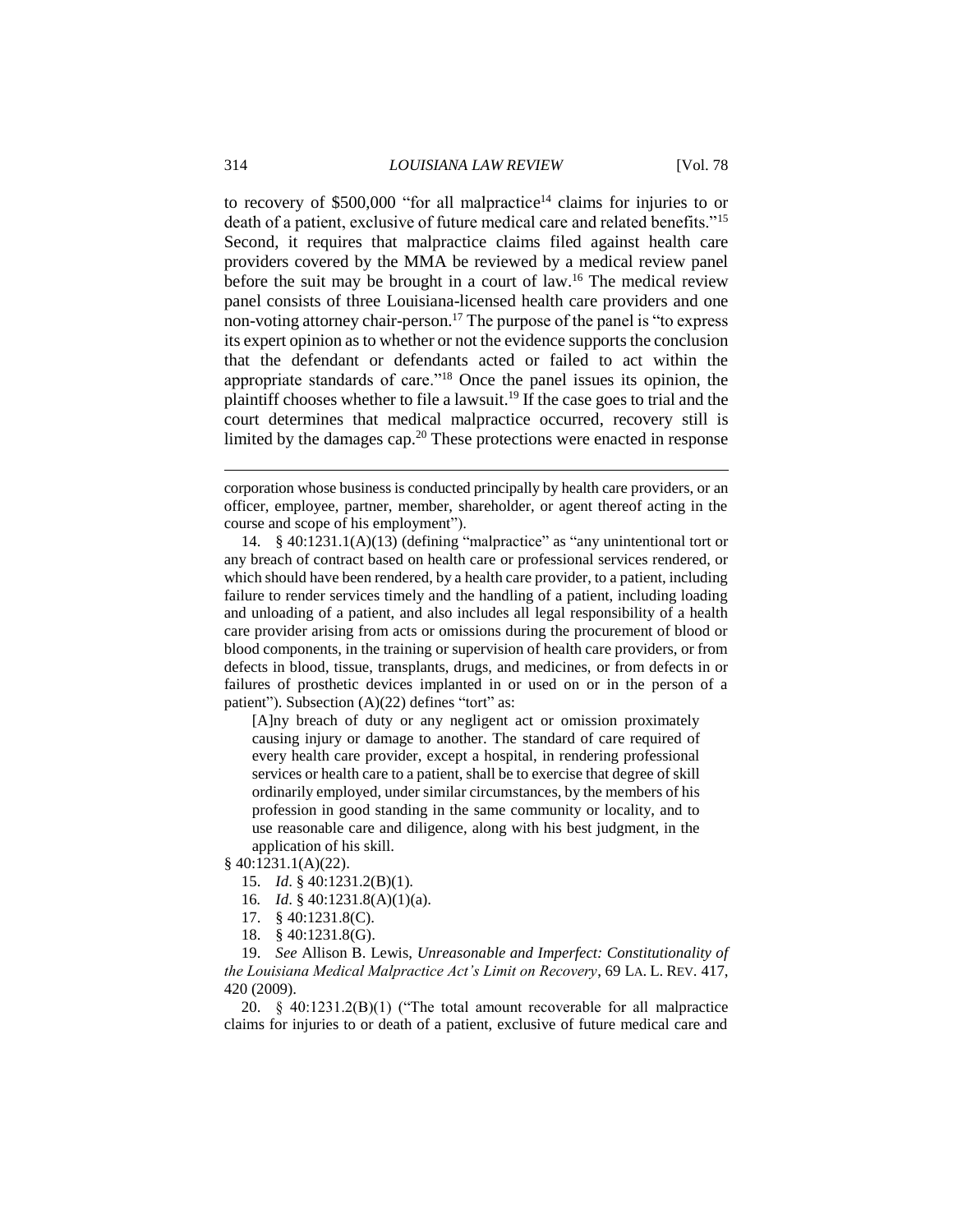to a perceived insurance crisis, but the Act, as well as the reasoning behind its enactment, continue to be questioned.<sup>21</sup>

#### *A. The Insurance Crisis*

The Louisiana Legislature enacted the MMA in response to what many of its proponents referred to as the "insurance crisis" of the  $1970s$ <sup>22</sup> Nationally, malpractice insurance premiums were rising drastically as commercial insurers withdrew from covering medical liability.<sup>23</sup> In Louisiana alone, four medical malpractice insurance companies abandoned the market, leaving the state with only two providers.<sup>24</sup> As a result, insurance premiums increased by as much as 300% in Louisiana.<sup>25</sup> Commentators blamed the crisis on excessive damage awards and rising medical malpractice insurance costs.<sup>26</sup> Proponents of medical malpractice reform statutes, such as Louisiana's MMA, argued that large jury awards were causing insurance premium increases.<sup>27</sup> Others, however, believed that jury awards had nothing to do with increases.<sup>28</sup> Rather, actuaries believed the increases were a result of normal actuarial cycles.<sup>29</sup>

Decades after the purported crisis, the Louisiana Fourth Circuit Court of Appeal found in *Whitnell v. Silverman* that the Legislature enacted the

22. *See* Nelson et al., *supra* note 21, at 71.

related benefits as provided in R.S. 40:1231.3, shall not exceed five hundred thousand dollars plus interest and cost.").

<sup>21.</sup> *See* Leonard J. Nelson et al., *Medical Malpractice Reform in Three Southern States*, 4 J. HEALTH & BIOMEDICAL L. 69, 71 (2008); Lewis, *supra* note 19 (arguing the damages cap is unconstitutional); *see also* W. Taylor Hale, *A Critical Misdiagnosis: Re-Evaluating Louisiana's Medical Malpractice*, 53 LOY. L. REV. 463 (2007) (arguing that the Act violates Equal Protection by not affording every patient with an adequate remedy); Arrington v. ER Physicians Group, AMPC, 940 So. 2d 777, 784 (La. Ct. App. 2006), *vacated sub nom.* Arrington v. Galen-Med, Inc., 947 So. 2d 727 (La. 2007) (finding "the \$500,000.00 cap on medical malpractice damages unconstitutional as failing to provide the plaintiffs an 'adequate remedy' as guaranteed under the provisions of La. Const. art. 1, § 22").

<sup>23.</sup> *Id*. (discussing the 500% increase in premiums in some states).

<sup>24.</sup> Emily Townsend Black Grey, *The Medical Malpractice Damages Cap: What is Included?*, 60 LA. L. REV. 547, 547 (2000).

<sup>25.</sup> *Id.*

<sup>26.</sup> *See* Lewis, *supra* note 19, at 418.

<sup>27.</sup> *Id.*

<sup>28.</sup> Whitnell v. Silverman, 646 So. 2d 989, 994 (La. Ct. App. 1994), *rev'd*, 686 So. 2d 823 (La. 1996).

<sup>29.</sup> *Id.*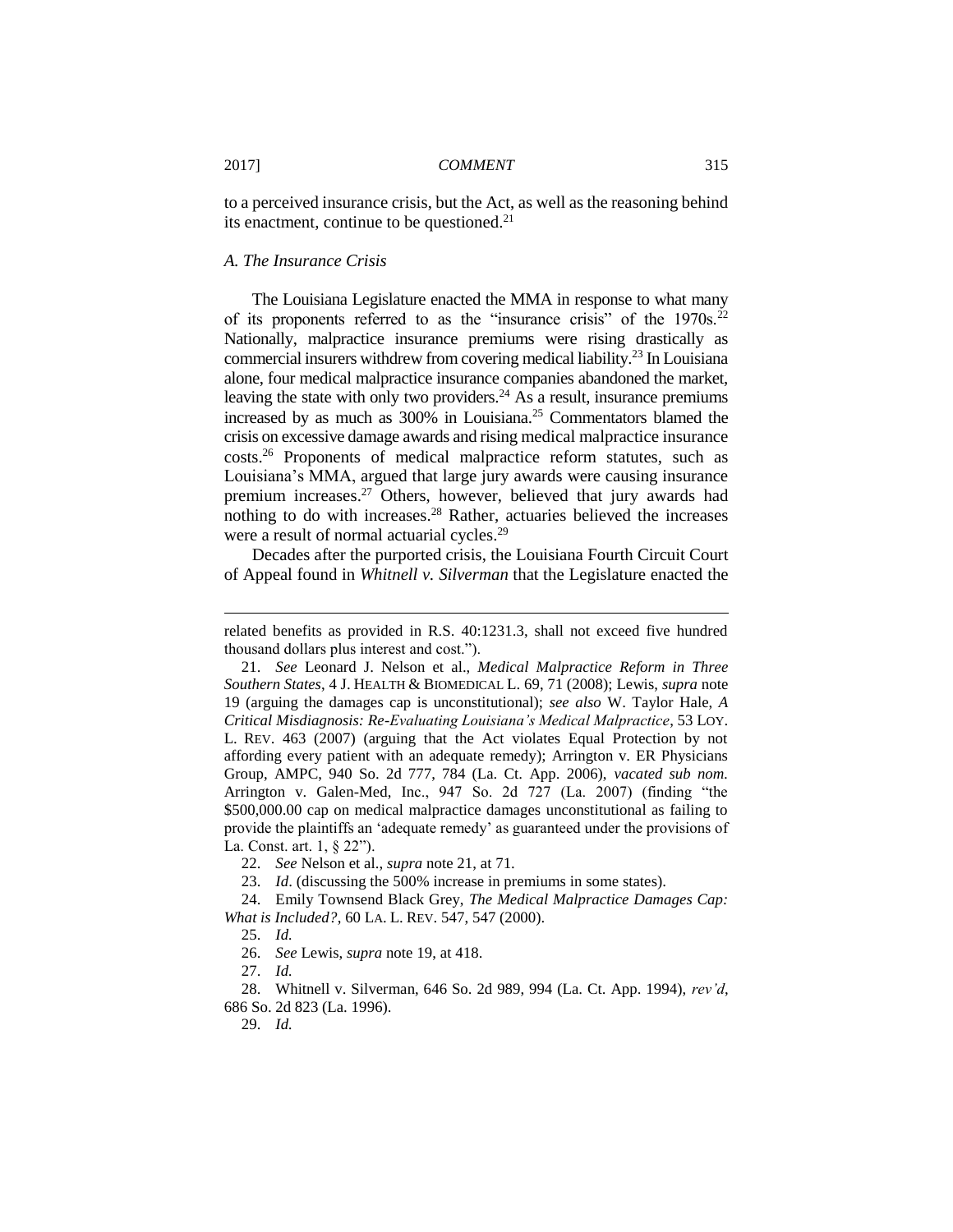Act without the benefit of actuarial evidence specifically applicable to Louisiana's situation in 1975.<sup>30</sup> In fact, the court found it likely that such increases were part of the normal actuarial cycle and did not warrant legislative action in 1975.<sup>31</sup> This finding was based on testimony of actuary Robert E. Lowe, who testified that the insurance industry undergoes regular ten-year cycles.<sup>32</sup> A so-called "crisis" occurs every ten years because insurance companies purposefully underprice the premiums in order to cause these "crises."<sup>33</sup> Lowe further testified that "[t]he insurance industry likes to use the term 'crisis' because 'they like to get the sympathy of the consumer to support their efforts."<sup>34</sup> Mr. Lowe questioned the Legislature's basis for enacting the MMA, stating that "in 1975 and prior thereto, medical malpractice insurance statistics were not separately compiled or required to be separately reported to the Insurance Commissioner's Office. Thus there was no Louisiana medical malpractice information available at the time that the statute was passed."<sup>35</sup> With critics

30. *Id*.

 $\overline{a}$ 

35. *Id.* The court discussed the testimony of actuary Robert Lowe:

We agree. Perhaps the best explanation is given by actuary Robert E. Lowe. . . . Mr. Lowe testified that the insurance industry undergoes regular 10 year cycles which include a 'crisis' every ten years. We have had insurance crises in 1975, 1985, and are due one in 1995. These cycles are well known in the literature and have been discussed by academic writers and industry analysts for decades. The cycles are caused by underpricing by the industry itself. In order to compete for the premium dollar while still maintaining market share, insurance companies will underprice premiums for a period of time. Because they are all competing with each other for the same premium dollar and market share, they will all underprice at the same time. Mismanagement of pricing by the companies themselves creates a depletion of surplus, of loss reserves, such that pricing must increase over a short period to make up for the reserve depletion. As the pricing increases, it places strain on the insurance companies to absorb business. There is a relationship between the amount of business a company can write and the size of its surplus. When the surplus is depleted, its capacity to write new business decreases drastically. In order to add increasing prices in a short period of time at a rapid rate, the insurance companies must dispose of some business. Which business they dispose of is entirely within their control and entirely arbitrary, but the companies dispose of the business which they perceive to be more troublesome, such as medical malpractice and environmental. This disposal of business is a commonly recognized

<sup>31.</sup> *Id.*

<sup>32.</sup> *Id.*

<sup>33.</sup> *Id.*

<sup>34.</sup> *Id.*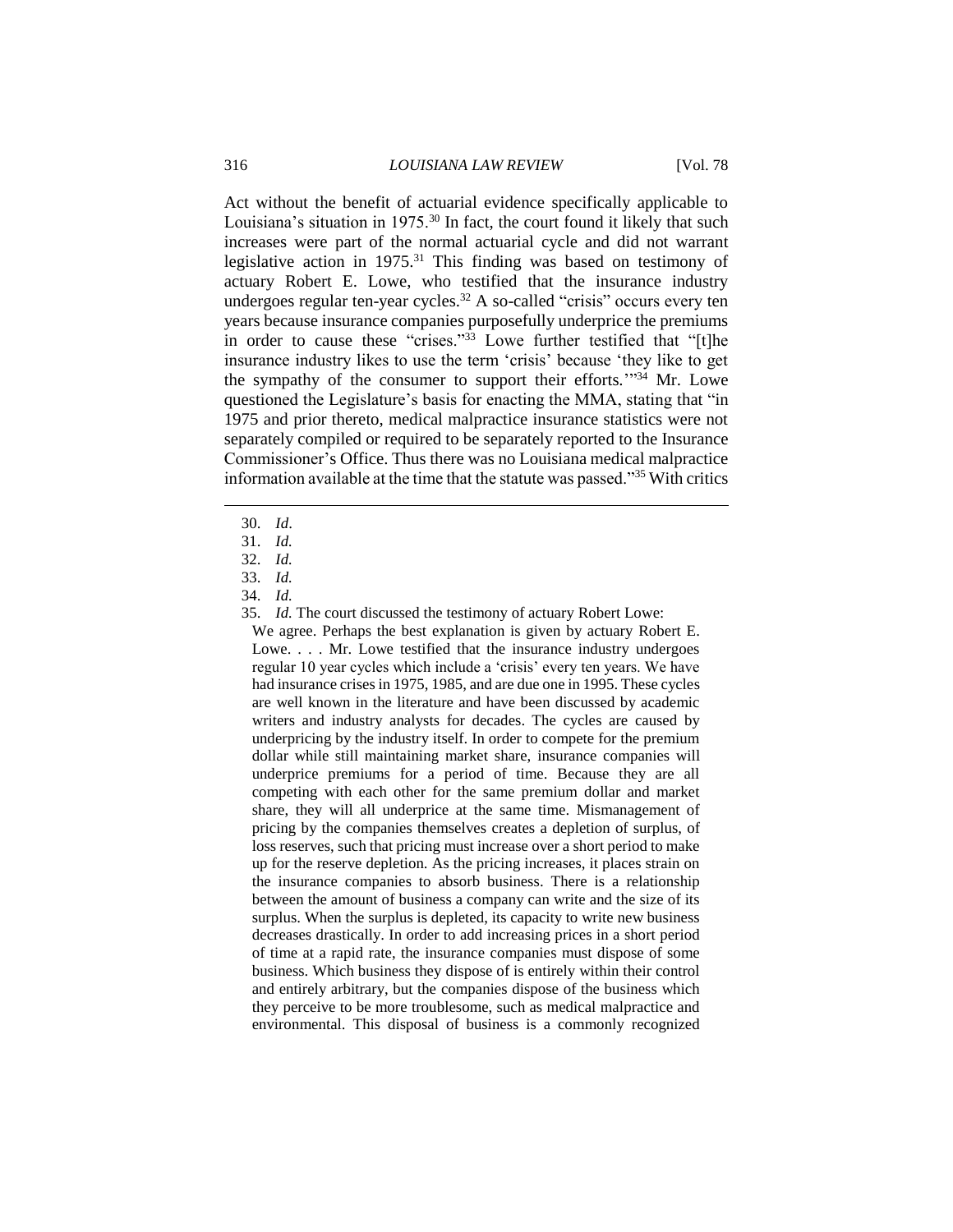questioning the reasoning behind the act's enactment, scholars also began questioning its constitutionality.<sup>36</sup>

#### *B. The Constitutionality of the Act*

Regardless of whether the Act's enactment was justified from a policy perspective, it has been subject to much constitutional scrutiny.<sup>37</sup> As recently as 2006, the Louisiana Third Circuit Court of Appeal in *Arrington v. ER Physicians Group, APMC* held the MMA's damages cap unconstitutional under the state constitution's "adequate remedy" clause.<sup>38</sup> The court reasoned that the cap, enacted in 1975 and never adjusted for inflation, no longer provided an injured patient with a sufficient remedy.<sup>39</sup> When the Third Circuit

*Id.*

 $\overline{a}$ 

36. *See* Lewis, *supra* note 19 (arguing the damages cap is unconstitutional); *see also* Hale, *supra* note 21 (arguing that the Act violates Equal Protection by not affording every patient with an adequate remedy); Arrington v. ER Physicians Group, AMPC, 940 So. 2d 777, 784 (La. Ct. App. 2006), *vacated sub nom.* Arrington v. Galen-Med, Inc., 947 So. 2d 727 (La. 2007) (holding "the \$500,000 cap on medical malpractice damages unconstitutional as failing to provide the plaintiffs an 'adequate remedy' as guaranteed under the provisions of La. Const. art. 1, § 22").

37. *See* Lewis, *supra* note 19 (arguing the damages cap is unconstitutional); *see also* Hale, *supra* note 21 (arguing that the Act violates Equal Protection by not affording every patient with an adequate remedy); *see also Arrington*, 940 So. 2d at 784 (holding "the \$500,000 cap on medical malpractice damages unconstitutional as failing to provide the plaintiffs an 'adequate remedy' as guaranteed under the provisions of La. Const. art. 1, § 22.").

38. *Arrington*, 940 So. 2d at 784; *see also* LA. CONST. art. I, § 22 ("All courts shall be open, and every person shall have an adequate remedy by due process of law and justice, administered without denial, partiality, or unreasonable delay, for injury to him in his person, property, reputation, or other rights.").

39. *Arrington*, 940 So. 2d at 781, in which the court discussed the insufficiency of the cap:

The balance has been weighed heavily in favor of the health care providers, their insurers, and The Patient's Compensation Fund by the two-thirds erosion in ''the dollar'' from 1975 to date which limits the value of the claim to one-third if [sic] its value in 1975, thereby violating the equal protection laws guaranteed by The Louisiana Constitution.

phenomenon in the insurance business and has been written about by many industry commentators. The insurance companies dispose or dump certain kinds of business by simply refusing to write certain lines. . . . The insurance 'crisis' is never a crisis to the insurance companies, who are in fact raising their rates rapidly.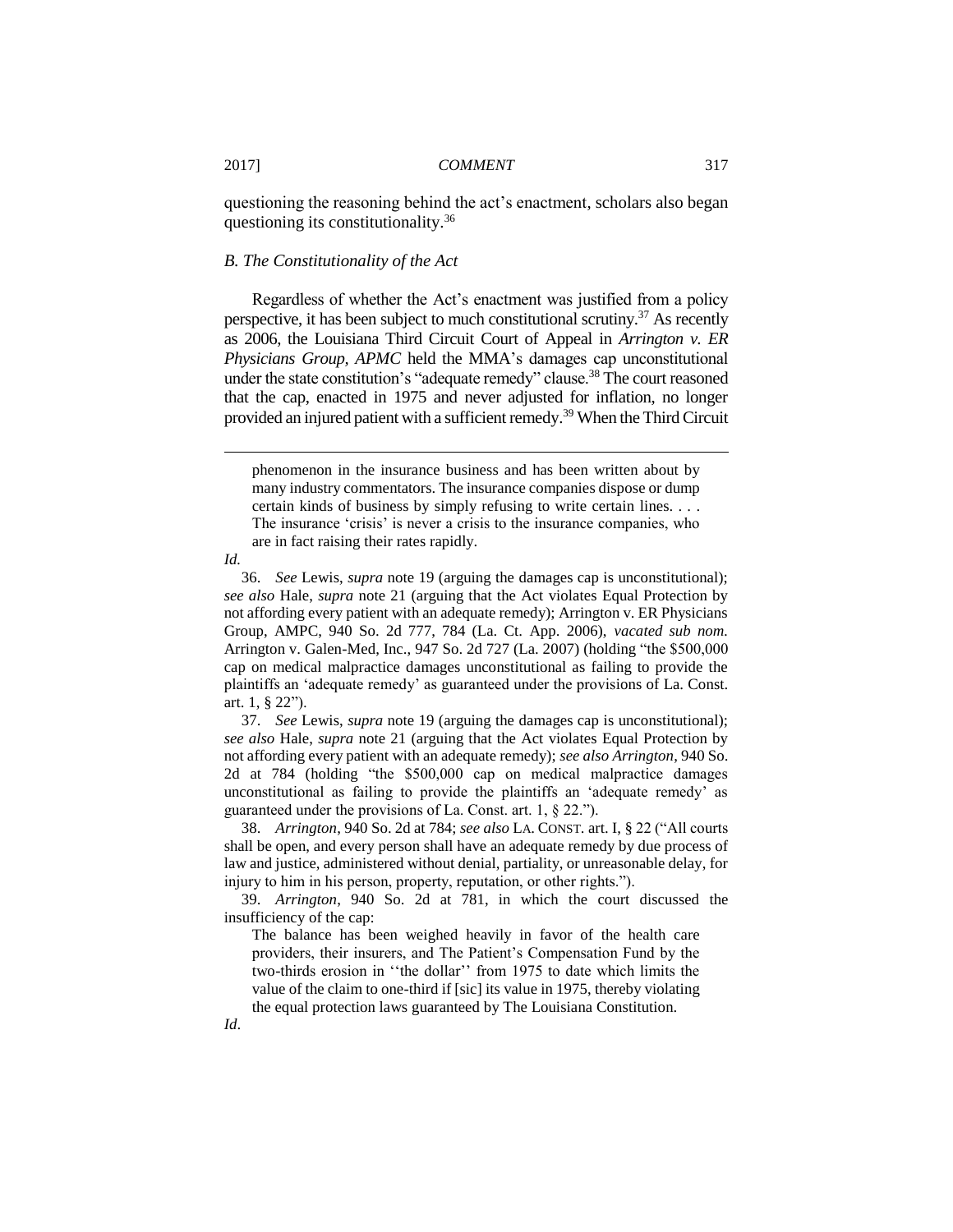adjusted the statutory \$500,000 cap for inflation, that amount was only worth \$160,000.<sup>40</sup> The court noted that it did not stand alone in finding a cap unconstitutional, citing cases invalidating similar damages limitations in five other states.<sup>41</sup>

Commentators have argued that the MMA's cap on damages also violates the Louisiana Constitution's equal protection clause.<sup>42</sup> The central argument of these commentators is that the cap divides injured patients into two categories: those who can receive an adequate remedy and those who cannot. $43$  In fact, the more severe a victim's injuries, the less likely the victim is to recover fully. <sup>44</sup> For instance, a man whose arm is broken due to malpractice and who subsequently is awarded \$10,000 by a jury will recover his losses fully as determined by the jury. A man who is left paralyzed due to malpractice and who is awarded \$1 million by a jury, however, will be able to recover only half of his award. The greater the jury award exceeds the \$500,000 cap, the more the injured patient ultimately loses. 45

Louisiana courts emphasize that, because the MMA limits tort liability for qualified health care providers, it is "in derogation of the rights of tort victims, and as such, the coverage of the [A]ct should be strictly construed."<sup>46</sup> In addition, the MMA must be construed strictly when considering the law's questionable enactment purpose, its repeated constitutional challenges, and its limitations on a tort victim's ability to recover damages fully.<sup>47</sup> Despite the necessity of strict application, the *Coleman* factors do not lead to strict construction of the MMA; rather, the factors are easily manipulated.

#### II. THE ORIGIN OF THE *COLEMAN* FACTORS

In 2002, the Louisiana Supreme Court provided six factors for courts to consider when determining whether certain conduct by a qualified

 $\overline{a}$ 

45. *Id.*

<sup>40.</sup> *Id.*

<sup>41.</sup> *Id.* at 784 (citing cases finding medical malpractice caps unconstitutional in Texas, Alabama, New Hampshire, Ohio, and Florida).

<sup>42.</sup> *See* Lewis, *supra* note 19 and accompanying text.

<sup>43.</sup> Lewis, *supra* note 19, at 425–28; Hale, *supra* note 21.

<sup>44.</sup> *E.g*., Taylor v. Clement, 940 So. 2d 796, 797 (La. Ct. App. 2006) (discussing how the plaintiff's award was initially an amount above \$500,000, but was reduced to the cap amount of \$500,000).

<sup>46.</sup> *See* Blevins v. Hamilton Med. Ctr., Inc., 959 So. 2d 440, 444 (La. 2007); *see also* Sewell v. Doctors Hosp., 600 So. 2d 577, 578 (La. 1992).

<sup>47.</sup> *See* discussion *supra* Part I.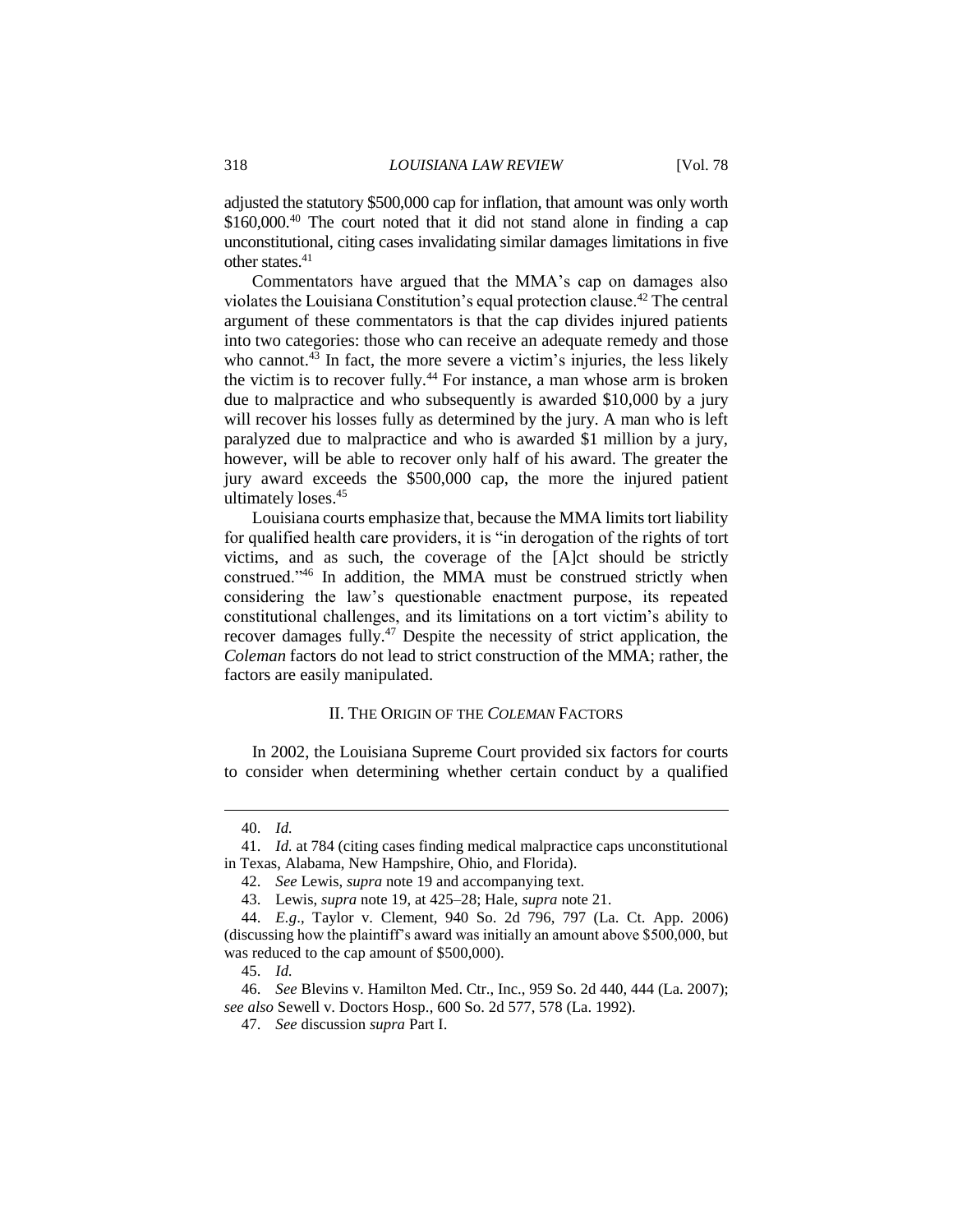health care provider constitutes malpractice as defined under the MMA.<sup>48</sup> In *Coleman v. Deno*, a 32-year-old man alleged that "patient dumping"<sup>49</sup> caused the defining delay that resulted in the need to amputate his arm to save his life.<sup>50</sup> Deciding whether this act of negligence, the alleged patient dumping, constituted "malpractice," the Court contemplated the meaning of the MMA's definition of "malpractice."<sup>51</sup> The MMA defines malpractice as "any unintentional tort or any breach of contract based on health care or professional services rendered, or which should have been rendered, by a health care provider, to a patient  $\dots$  ."<sup>52</sup> The Act then defines a "tort" as "any breach of duty or any negligent act or omission proximately causing injury or damage to another."<sup>53</sup> Finally, "health care," as used in the definition of "malpractice," is defined as "any act or treatment performed or furnished, or which should have been performed or furnished, by any health care provider for, to, or on behalf of a patient during the patient's medical care, treatment or confinement."<sup>54</sup> In addition to the legislative definition of "malpractice," the Court considered three factors previously used in making malpractice determinations, <sup>55</sup> as well as three additional factors, thus providing the six factors now known as the *Coleman* factors. 56

The first three factors originally were introduced in *Sewell v. Doctors Hospital*, but were not conceived by the Court.<sup>57</sup> Rather, the factors were derived from an American Law Report ("ALR").<sup>58</sup> The first factor is "whether the particular wrong is 'treatment related' or caused by a dereliction of professional skill."<sup>59</sup> The second factor is "whether the wrong requires expert medical evidence to determine whether the

- 53. § 40:1231.1(A)(22).
- 54. § 40:1231.1(A)(9).
- 55. *Coleman*, 813 So. 2d at 315.
- 56. *Id.* at 316.

<sup>48.</sup> Coleman v. Deno, 813 So. 2d 303, 315 (La. 2002).

<sup>49.</sup> "Patient dumping" is the "refusal to treat patients with emergency medical conditions who are uninsured and cannot pay for medical treatment or the transfer of such patients to a public hospital." Spradlin v. Acadia-St. Landry Medical Found, 758 So. 2d 116, 117 n.1 (La. 2000).

<sup>50.</sup> *Coleman*, 813 So. 2d at 307–10.

<sup>51.</sup> *Id.* at 314–15.

<sup>52.</sup> LA. REV. STAT. § 40:1231.1(A)(13) (2017).

<sup>57.</sup> Sewell v. Doctors Hosp., 600 So. 2d 577, 579 n.3 (La. 1992).

<sup>58.</sup> *Id.* (quoting Holly P. Rockwell, Annotation, *What Patient Claims Against Doctor, Hospital, or Similar Health Care Provider Are Not Subject to Statutes Specifically Governing Actions and Damages for Medical Malpractice*, 89 A.L.R.4th 887 (1991)).

<sup>59.</sup> *Coleman*, 813 So. 2d at 315–16 (citing *Sewell*, 600 So. 2d at 579 n.3 (La. 1992)).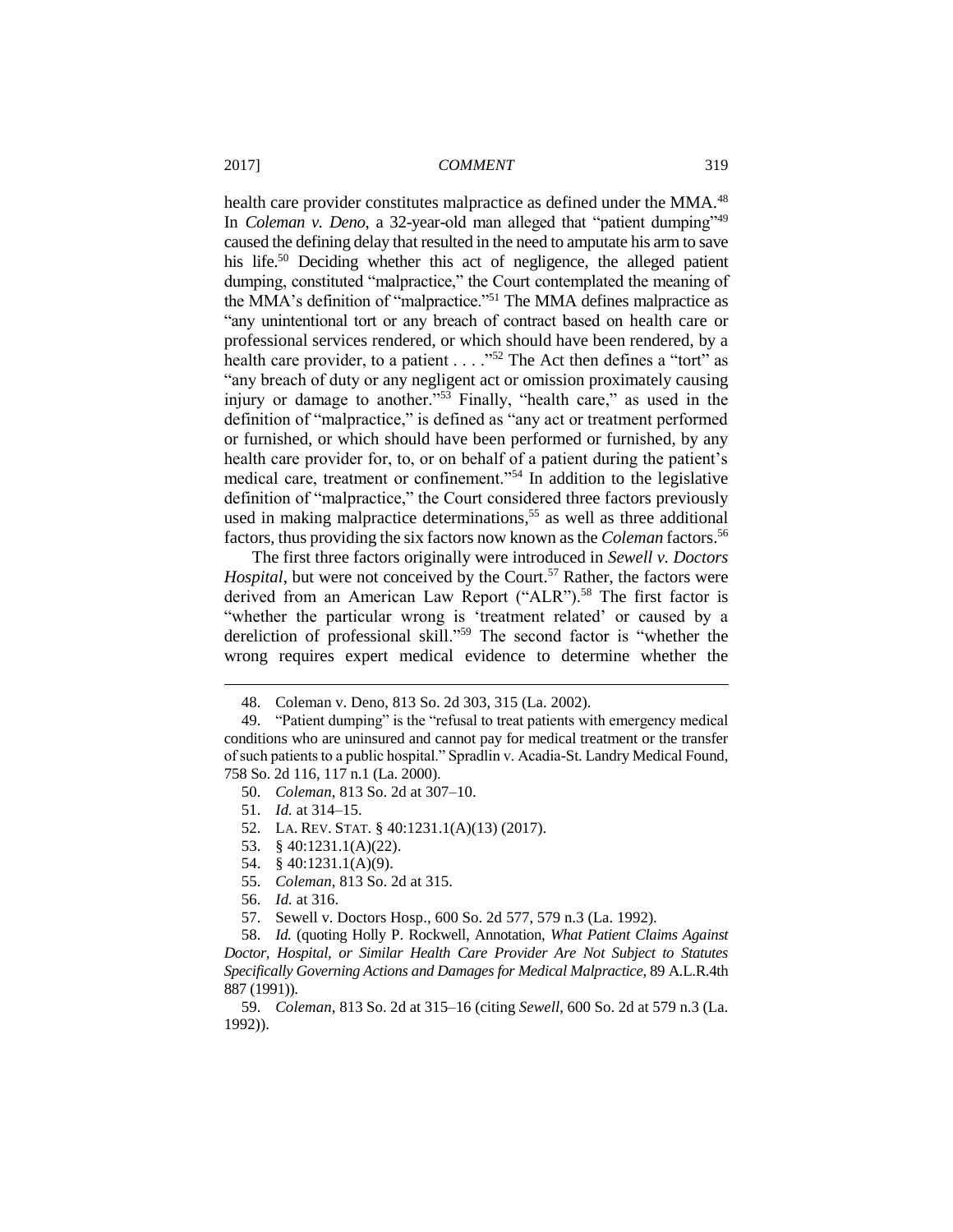appropriate standard of care was breached."<sup>60</sup> The third factor is "whether the pertinent act or omission involved assessment of the patient's condition."<sup>61</sup>

The three additional factors came from a later version of the same annotation,<sup>62</sup> which make up the fourth, fifth, and sixth *Coleman* factors. The fourth factor is "whether an incident occurred in the context of a physician-patient relationship, or was within the scope of activities which a hospital is licensed to perform."<sup>63</sup> The fifth factor is "whether the injury would have occurred if the patient had not sought treatment."<sup>64</sup> Lastly, the sixth factor is "whether the tort alleged was intentional."<sup>65</sup>

The ALR, from which the factors were derived, consists of annotations on a variety of legal topics that generally are used by attorneys to learn about an unfamiliar area of law quickly.<sup>66</sup> These annotations are written by attorneys across the country and include a full explanation of the topic along with relevant cases from every jurisdiction. $67$  Thus, these factors, adopted word-for-word from an annotation on medical malpractice, are not tailored to Louisiana, its public policy concerns, or Louisiana's MMA.<sup>68</sup> Instead, these factors are an accumulation of arguments made by

 $\overline{a}$ 

66. AMERICAN LAW REPORTS, WESTLAW, http://legalsolutions.thomsonreuters .com/law-products/westlaw-legal-research/litigator/alr [https://perma.cc/3MGS-Y8GY].

68. Rockwell, *supra* note 58 discusses courts' various considerations when defining the scope of medical malpractice statutes:

In defining the scope of the medical malpractice statutes as applied to tort claims, the courts have weighed various considerations, including the statutory language and legislative history, and the factual basis and context of a claim. When focusing on statutory language, the courts have tended to either define the breadth of coverage intended, as reflected in general statutory terms or the legislative history, or to determine whether a patient's claim fell within the statutory definition of 'treatment related,' 'health care,' 'malpractice, error, or mistake,' or like term, as a factual matter. In analyzing the factual basis of a claim, the courts may consider whether a particular wrong is 'treatment related' or was caused by a dereliction of professional skill or duty, whether the wrong can be evaluated based on common knowledge or requires expert evidence to determine whether the appropriate standard of care was breached, or

<sup>60.</sup> *Id.*

<sup>61.</sup> *Id.*

<sup>62.</sup> *Id.* at 316.

<sup>63.</sup> *Id.* at 315–16.

<sup>64.</sup> *Id.*

<sup>65.</sup> *Id.*

<sup>67.</sup> *Id*.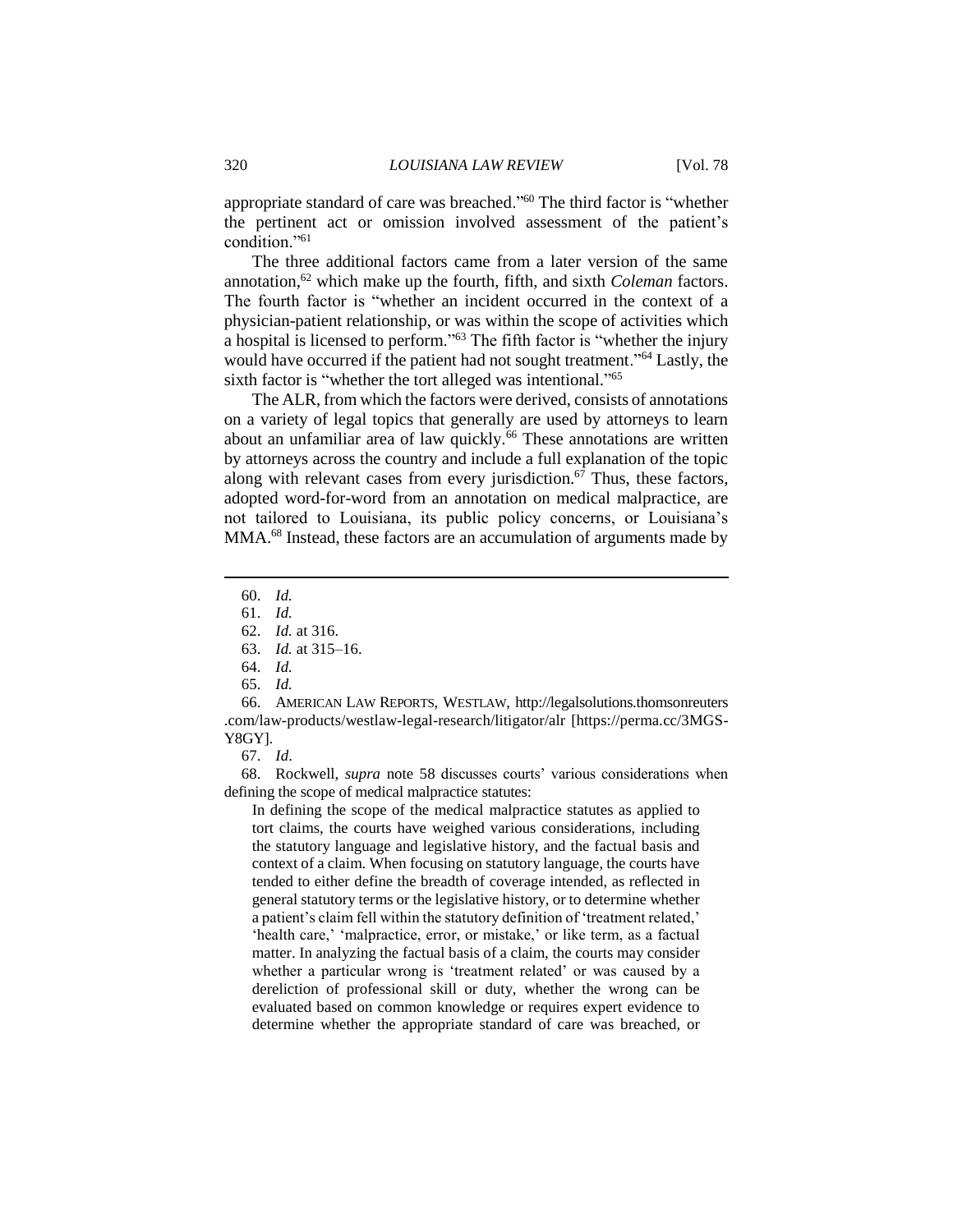courts across the country when determining whether a claim constitutes malpractice under that particular state's medical malpractice law.<sup>69</sup>

Because these factors are not tailored to Louisiana, each factor fails to consider Louisiana's public policy of protecting tort victims' rights. The factors also represent a national interpretation of what "malpractice" means rather than the Louisiana Legislature's intended definition of the term. Thus, the arbitrary use of the ALR factors has resulted in unpredictable malpractice determinations by Louisiana courts.

#### III. THE UNRELIABLE AND UNPREDICTABLE NATURE OF THE *COLEMAN* FACTORS

Following *Coleman*, Louisiana courts continue to use the six factors to evaluate whether a plaintiff's claim constitutes malpractice under the MMA.<sup>70</sup> Because of the Legislature's broad and elaborate definitions within the MMA, courts likely viewed the *Coleman* factors as a simpler, more efficient test. But an enumerated list is not better than a structured, published definition—especially when that list is not tailored to Louisiana and is as broad as the text of the MMA. In light of the factors' foundation, it is no surprise that their application has been unsuccessful in Louisiana. Because of the broad wording, there are instances when Louisiana courts have majority and dissenting opinions that apply the same six factors and reach different conclusions. <sup>71</sup> For example, the Louisiana Supreme Court did just that in *LaCoste v. Pendleton Methodist Hospital, L.L.C.*

#### *A.* LaCoste v. Pendleton Methodist Hospital, L.L.C.

*LaCoste v. Pendleton Methodist Hospital* involved a claim by a patient's surviving family members after the patient, who was on life support at Pendleton Methodist Hospital, died during a power outage

whether the act at issue involved assessment of the patient's condition. In addition, courts have considered factors such as whether an incident occurred in the context of a physician-patient relationship, or was within the scope of activities which a hospital is licensed to perform, whether the injury would have occurred if the patient had not sought treatment, and whether the tort alleged was intentional.

*Id*.

<sup>69.</sup> *Id*.

<sup>70.</sup> *E.g*., LaCoste v. Pendleton Methodist Hosp., L.L.C., 966 So. 2d 519, 524–25 (La. 2007).

<sup>71.</sup> *See, e.g.*, *id.*; *see also* Billeaudeau v. Opelouses Gen. Hosp. Auth., 189 So. 3d 562 (La. Ct. App. 2016).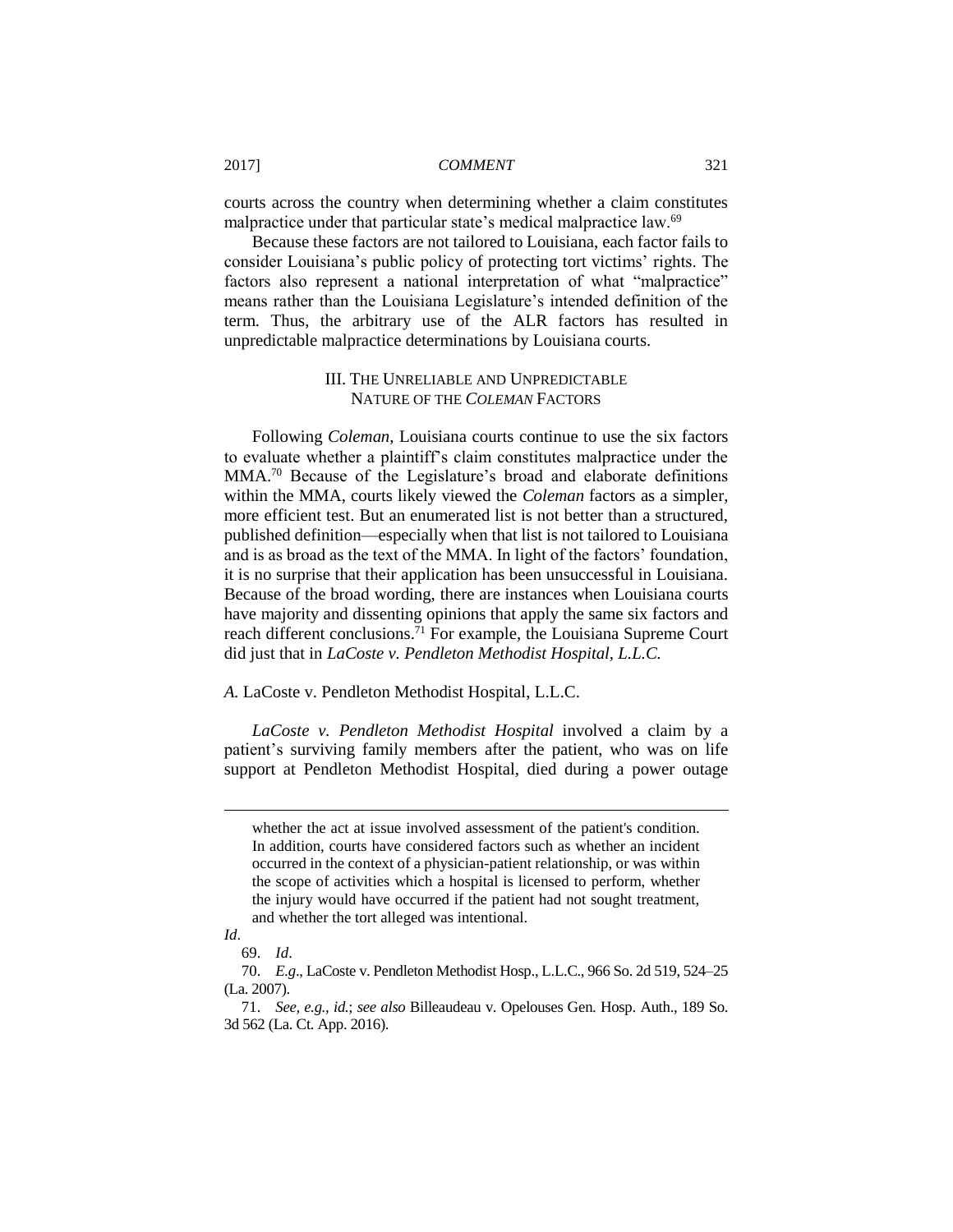following Hurricane Katrina.<sup>72</sup> Chief Justice Calogero began his opinion by reiterating that the MMA "applie[s] only and strictly to cases of medical malpractice . . . because the [MMA] limitations on such liability were created by special legislation in derogation of the general rights of Louisiana tort victims."<sup>73</sup> After establishing that the hospital was a "qualified health care provider," the Court proceeded to apply the *Coleman* factors, ultimately concluding that the claims against the hospital did not constitute malpractice but fell under general negligence.<sup>74</sup> In reversing the court of appeals' holding that these claims were malpractice under the MMA, the Court reiterated that the MMA limitations apply strictly to claims arising from medical malpractice.<sup>75</sup> Thus, the claim did not have to be presented to a medical review panel, and the plaintiffs' relief was not subject to the \$500,000 cap.<sup>76</sup> Justice Weimer agreed with Justice Knoll's dissent, which applied the *Coleman* factors more broadly to reach the opposite conclusion.<sup>77</sup>

In *LaCoste*, the plaintiffs alleged negligent and intentional acts by the defendant in

designing, constructing and/or maintaining a facility in such a manner that the hospital did not have sufficient emergency power to sustain life support systems . . . by designing, constructing and/or maintaining a facility in such a manner that allowed flood waters to enter the structure, thus endangering the safety of the patients . . . failure to implement an adequate evacuation plan . . . failure to have a facility available for transfer of patients . . . failure

<sup>72.</sup> *LaCoste*, 966 So. 2d at 521.

<sup>73.</sup> *Id.*

<sup>74.</sup> *Id.* at 519.

<sup>75.</sup> *Id.* at 524. The court discussed Louisiana's public policy interest in avoiding derogation of tort victims' rights:

This court has steadfastly emphasized that the [MMA] and its limitations on tort liability for a qualified health care provider apply *only* to claims 'arising from medical malpractice,' and that all other tort liability on the part of a qualified health care provider is governed by general tort law. . . . This is so because, as we have oft repeated, the [MMA's] limitations on the liability of health care providers were created by special legislation in derogation of the rights of tort victims. . . . In keeping with this concept, any ambiguity should be resolved in favor of the plaintiff and against finding that the tort alleged sounds in medical malpractice. The limitations of the [MMA], therefore, apply strictly to cases of malpractice as defined by the [MMA].

*Id*.

<sup>76.</sup> *See* LA.REV.STAT. § 40:1231.8(A)(1)(a) (2017); *see also id*. § 40:1231.2(B)(1).

<sup>77.</sup> *LaCoste*, 966 So. 2d at 530.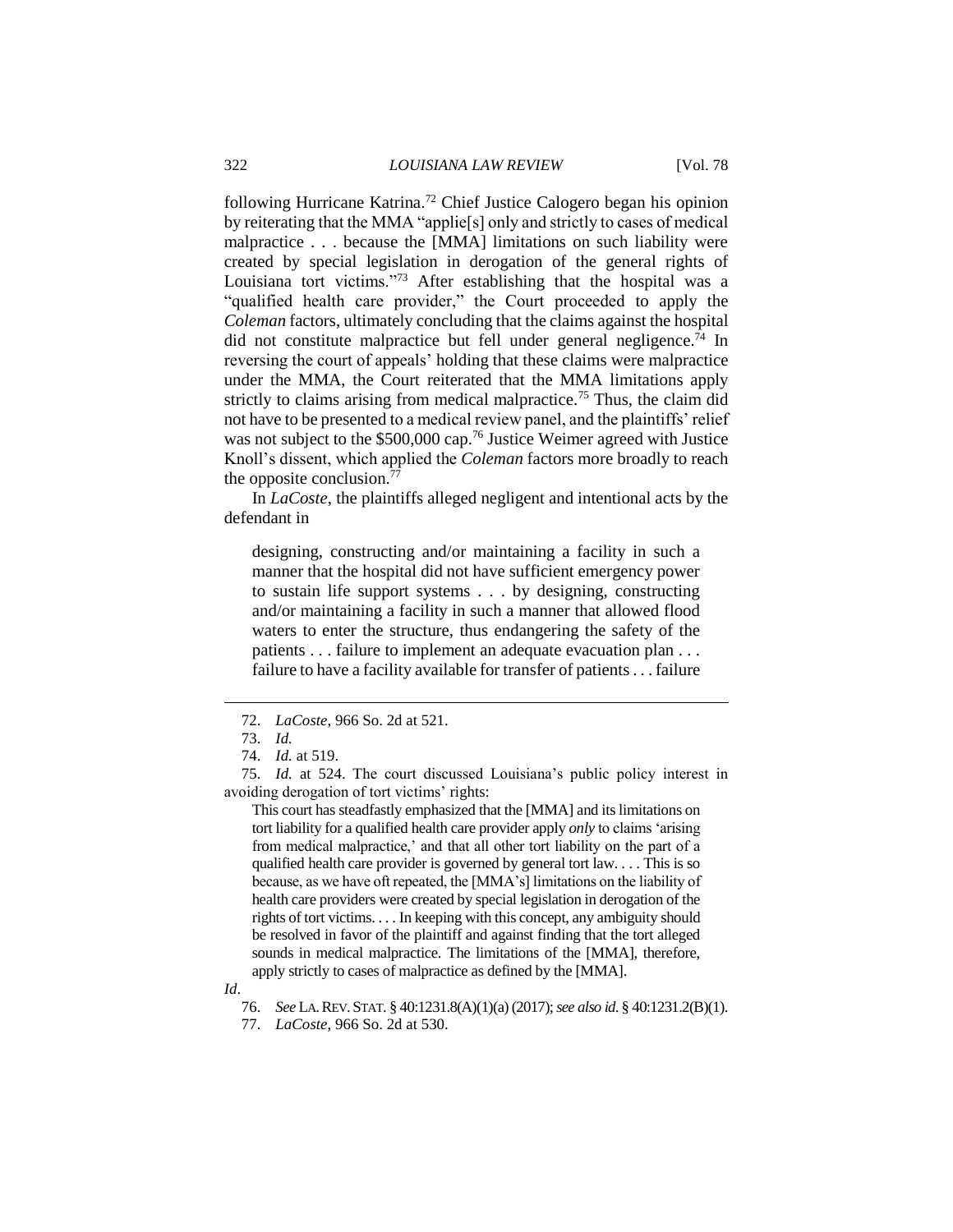to have in place a plan to transfer patients in the event of mandatory evacuation.<sup>78</sup>

Evaluating the plaintiffs' claims, the Court interpreted each *Coleman* factor in favor of general tort liability, enabling the plaintiffs to file their claim in a court of law immediately without being subject to a medical review panel.

Regarding the first factor, "whether the particular wrong is 'treatment related' or caused by a dereliction of professional skill,"<sup>79</sup> the Court rejected the appellate court's reasoning that "the lack of sufficient back-up power is akin to a failure to have adequate equipment and, thus, a failure to provide medical treatment."<sup>80</sup> Instead, the majority found that the allegations did not relate to "medicine, medical care, or medical treatment."<sup>81</sup> The Court reasoned that the language used, such as "designing," "constructing," and "maintaining," all suggested issues of premises liability or general negligence but not a dereliction of a professional medical skill.<sup>82</sup>

Conversely, Justice Knoll's dissent argued that "[b]ecause the wrong alleged is the failure to provide the proper ventilation care . . . the allegations do relate to the patient's treatment and an alleged dereliction of the professional skill."<sup>83</sup> In her opinion, it was "overly simplistic" to find that the plaintiffs rested their allegations on the power failure alone.<sup>84</sup> She argued that it was improper to restrict the application of the factor to the lack of power.<sup>85</sup> She instead thought it was appropriate to extend the application to the result of what the lack of electricity caused—the failure to provide treatment.<sup>86</sup>

In addressing the second factor, "whether the wrong requires expert medical evidence to determine whether the appropriate standard of care was breached,"<sup>87</sup> the Court found that, although the details of a hospital emergency evacuation plan may call for expert medical evidence in some scenarios, the allegations at hand did not require such expert medical evidence.<sup>88</sup> The claims simply did not contain any allegations against

<sup>78.</sup> *Id.* at 521.

<sup>79.</sup> Coleman v. Deno, 813 So. 2d 303, 315 (La. 2002).

<sup>80.</sup> *LaCoste*, 966 So. 2d at 526.

<sup>81.</sup> *Id.*

<sup>82.</sup> *Id.*

<sup>83.</sup> *Id.* at 530 (Knoll, J., dissenting).

<sup>84.</sup> *Id.* at 531.

<sup>85.</sup> *Id.*

<sup>86.</sup> *Id.*

<sup>87.</sup> Coleman v. Deno, 813 So. 2d 303, 315 (La. 2002).

<sup>88.</sup> *LaCoste*, 966 So. 2d at 527.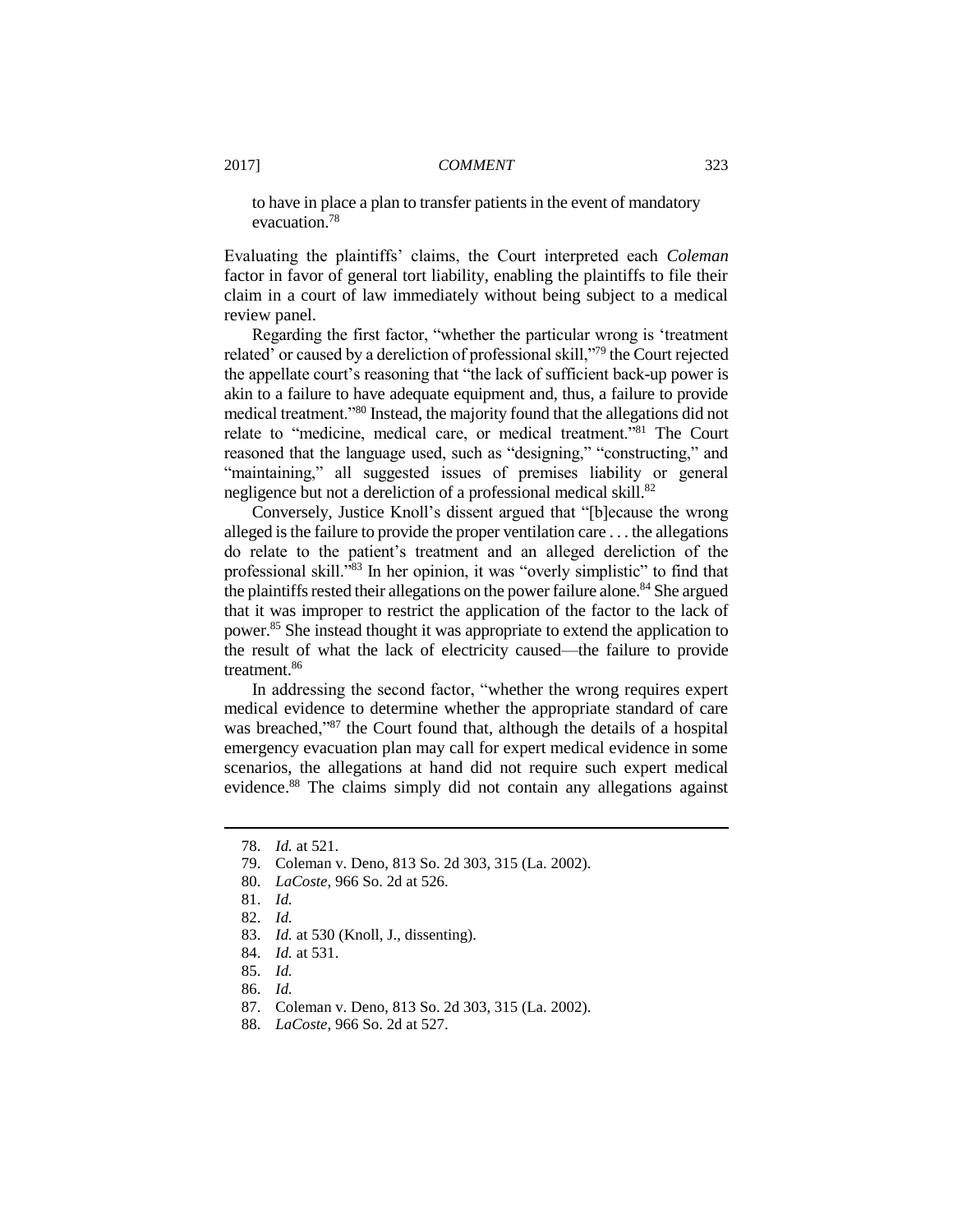"individuals with medical training, such as doctors and nurses, who failed to exercise proper medical skills or procedures."<sup>89</sup>

Justice Knoll, however, found much significance in the uniqueness of health care emergency preparedness. <sup>90</sup> She argued that, because of the specialized nature of a hospital emergency plan, medical experts likely would be necessary to determine the appropriate standard of care in implementing the particular emergency plan.<sup>91</sup> She also argued that "only physicians can issue transfer and acceptance orders, and negligence regarding transfer decisions and planning in evacuations likely cannot be established without expert medical testimony."<sup>92</sup>

In analyzing the third factor, "whether the pertinent act or omission involved assessment of the patient's condition,"<sup>93</sup> the Court recognized the defendant's argument that "the failure-to-evacuate contention and the failure-to-transfer contention [were] simply other ways of saying that the hospital was negligent in admitting and treating [Mrs. LaCoste]." <sup>94</sup> The Court found this argument unconvincing and determined that the plaintiffs' petition did not make a "failure to treat" allegation.<sup>95</sup> Based on the plaintiffs' claims, the Court concluded that "determin[ing] whether sufficient emergency power would be available or an evacuation plan should be implemented" did not require the assessment of Mrs. LaCoste's condition.<sup>96</sup>

Once again, Justice Knoll viewed the application of the factors differently. She found that, despite the wording of the allegations, "the alleged wrongdoing inherently involved a medical assessment and evaluation of Mrs. LaCoste's condition."<sup>97</sup> Justice Knoll discussed how decisions regarding transportation of patients "necessarily includes an assessment of the patient's condition."<sup>98</sup> In her broad interpretation of the allegations, Justice Knoll expanded the plaintiffs' claims to include allegations that were not made.<sup>99</sup> The issues at hand dealt with the building itself and the hospital's preparedness.<sup>100</sup> Mrs. LaCoste's ventilator stopped

- 93. Coleman v. Deno, 813 So. 2d 303, 315 (La. 2002).
- 94. *LaCoste*, 966 So. 2d at 527.
- 95. *Id.* at 527–28.
- 96. *Id.* at 528.
- 97. *Id.* at 531–32 (Knoll, J., dissenting).
- 98. *Id.* at 532.
- 99. *Id.* at 530.
- 100. *Id.* at 521 (majority opinion).

<sup>89.</sup> *Id.*

<sup>90.</sup> *Id.* at 531 (Knoll, J., dissenting).

<sup>91.</sup> *Id.*

<sup>92.</sup> *Id.*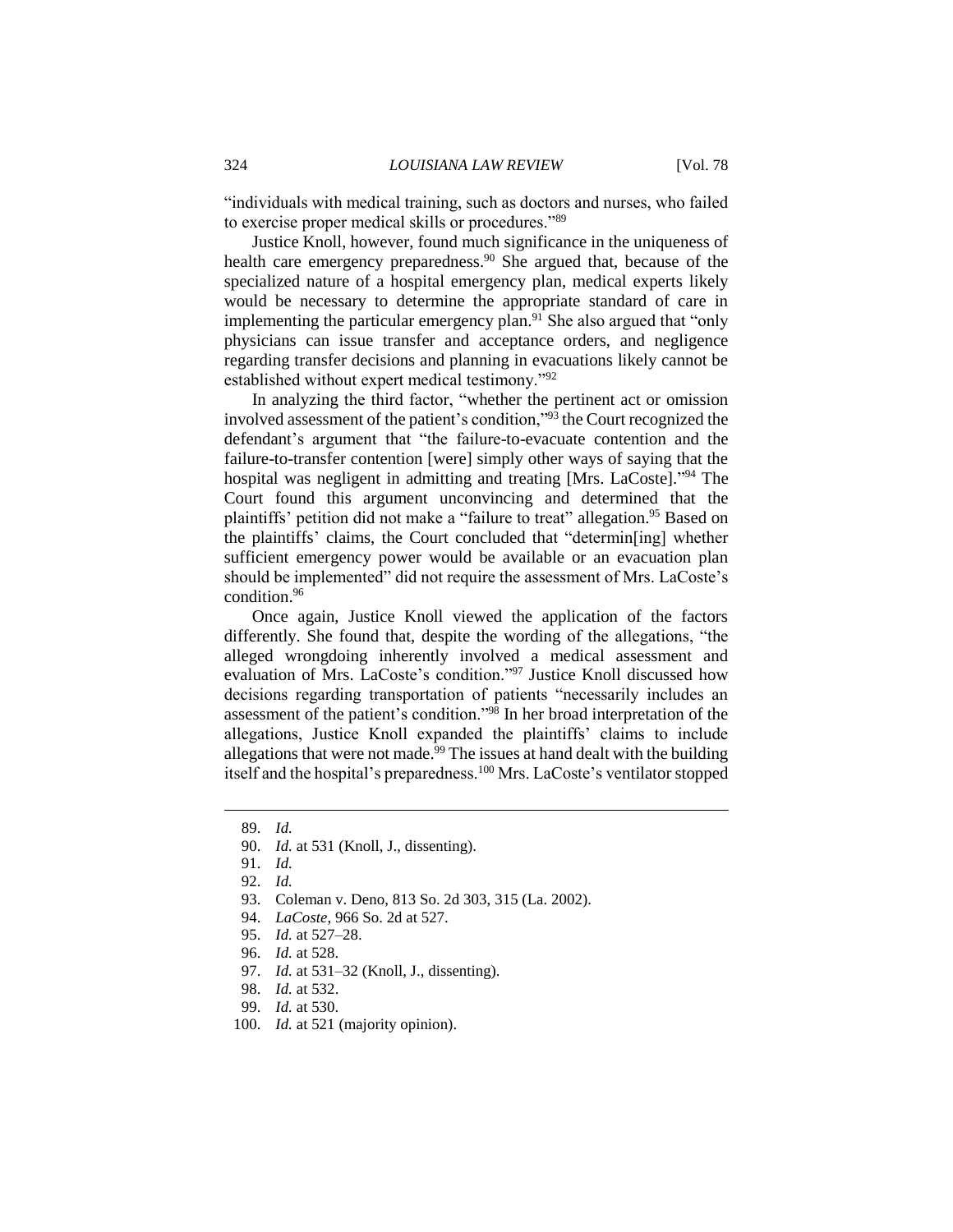running because power was lost and the hospital's emergency plans were insufficient.<sup>101</sup> Plaintiffs did not make allegations against a doctor who failed to transfer Mrs. LaCoste.<sup>102</sup>

Regarding the fourth factor, "whether an incident occurred in the context of a physician-patient relationship, or was within the scope of activities which a hospital is licensed to perform,"<sup>103</sup> the hospital asserted that "attempting to preserve the life of a patient is an activity that a hospital is exclusively licensed to perform." <sup>104</sup> The Court disagreed as "there [was] no allegation in the petition that a medical decision by any physician or nurse resulted in the failure to transfer this patient and that such failure resulted in her death."<sup>105</sup> The Court concluded that the claims alleged did not involve a physician-patient relationship.<sup>106</sup>

Justice Knoll, against the majority's repeated warnings to avoid applying the factors so broadly, continued to look beyond the actual claims.<sup>107</sup> Instead of looking at the allegations of the plaintiffs, she expanded them into "failure to transport" and "failure to provide treatment."<sup>108</sup> By transforming these allegations, she was able to argue that "[p]hysicians are exclusively licensed" to make decisions regarding transfers and that "[i]t is the failure of the treatment and care for which the hospital was licensed to perform that is at issue in this case and weighs this factor in favor the defendant's position."<sup>109</sup>

When analyzing the fifth factor, "whether the injury would have occurred if the patient had not sought treatment,"<sup>110</sup> the Court recognized the difficulty in evaluating the factor because "any wrong that a patient suffers in a hospital or doctor's office would not occur if the patient had not first entered the facility."<sup>111</sup> Instead of using this type of "but-for" rationale, the Court applied this factor in relation to its determination of the other *Coleman* factors. The Court reasoned that, because it found the allegations were not treatment-related, it could not interpret this factor reasonably in favor of malpractice.<sup>112</sup> Conversely, Justice Knoll did apply

<sup>101.</sup> *Id.*

<sup>102.</sup> *Id.*

<sup>103.</sup> Coleman v. Deno, 813 So. 2d 303, 316 (La. 2002).

<sup>104.</sup> *LaCoste*, 966 So. 2d at 528.

<sup>105.</sup> *Id.*

<sup>106.</sup> *Id.*

<sup>107.</sup> *Id*. at 532 (Knoll, J., dissenting).

<sup>108.</sup> *Id.*

<sup>109.</sup> *Id.*

<sup>110.</sup> Coleman v. Deno, 813 So. 2d 303, 316 (La. 2002).

<sup>111.</sup> *LaCoste*, 966 So. 2d at 528–29.

<sup>112.</sup> *Id.* at 529.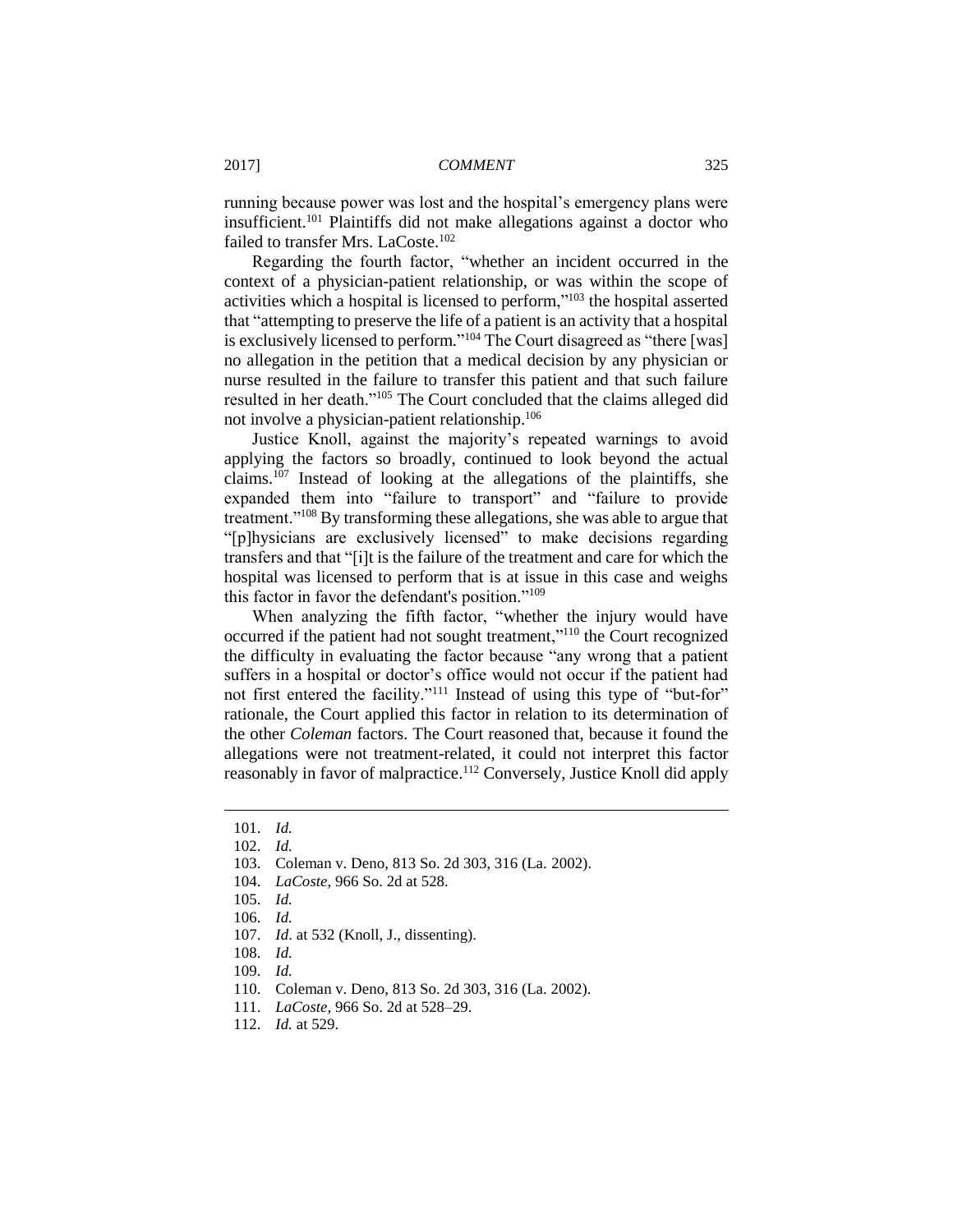a "but-for" rationale and found that "[i]f Mrs. LaCoste had not been taken to the hospital for treatment of pneumonia and placement on a ventilator, she would not have been subject to the alleged failure of lifesaving care."113

The sixth factor, "whether the tort alleged was intentional,"<sup>114</sup> proved to be of no significance in this case. The majority and Justice Knoll agreed that the sixth factor was irrelevant considering that there was no allegation of intentional wrongdoing. $^{115}$ 

*LaCoste* is a prime example of the uncertainty and unreliability of the *Coleman* factors. The same Court, analyzing the same set of facts, applied each factor to reach wholly contradictory conclusions. Though the majority applied the factors narrowly, in accordance with public policy, the dissent applied them broadly to find "malpractice" under the MMA. Furthermore, the LaCoste decision is not unique in its conflicting analysis.<sup>116</sup> Often, a majority applying the *Coleman* factors narrowly wrestles with a dissent undermining its entire argument with a broad application.<sup>117</sup> Still, other cases involve no dissent and, instead, a broad application of the factors prevails.<sup>118</sup> This broad application, as exemplified in *Dupuy v. NMC Operating Co., L.L.C.*, is contrary to Louisiana's public policy and demonstrates the need for a new malpractice test. In fact, even without a dissent exposing the flaws of such an application, the factors' glaring unreliability still shines through.

*B.* Dupuy v. NMC Operating Co., L.L.C.

In March 2016, the Louisiana Supreme Court decided *Dupuy v. NMC Operating Co., L.L.C.*, which proved to be an example of a broad application of the *Coleman* factors.<sup>119</sup> A patient of the Spine Hospital of Louisiana, Richard Dupuy, allegedly developed a post-operative infection following spine surgery.<sup>120</sup> Dupuy claimed that the hospital had failed to "properly maintain and service equipment utilized in the sterilization of surgical

<sup>113.</sup> *Id.* at 532 (Knoll, J., dissenting).

<sup>114.</sup> *Coleman*, 813 So. 2d at 316.

<sup>115.</sup> *LaCoste*, 966 So. 2d at 529.

<sup>116.</sup> *See, e.g.*, Billeaudeau v. Opelouses Gen. Hosp. Auth., 189 So. 3d 562 (La. Ct. App. 2016).

<sup>117.</sup> *See, e.g.*, *id.*

<sup>118.</sup> *See, e.g.*, Dupuy v. NMC Operating Co., 187 So. 3d 436 (La. 2016).

<sup>119.</sup> *See id.*

<sup>120.</sup> *Id.* at 437.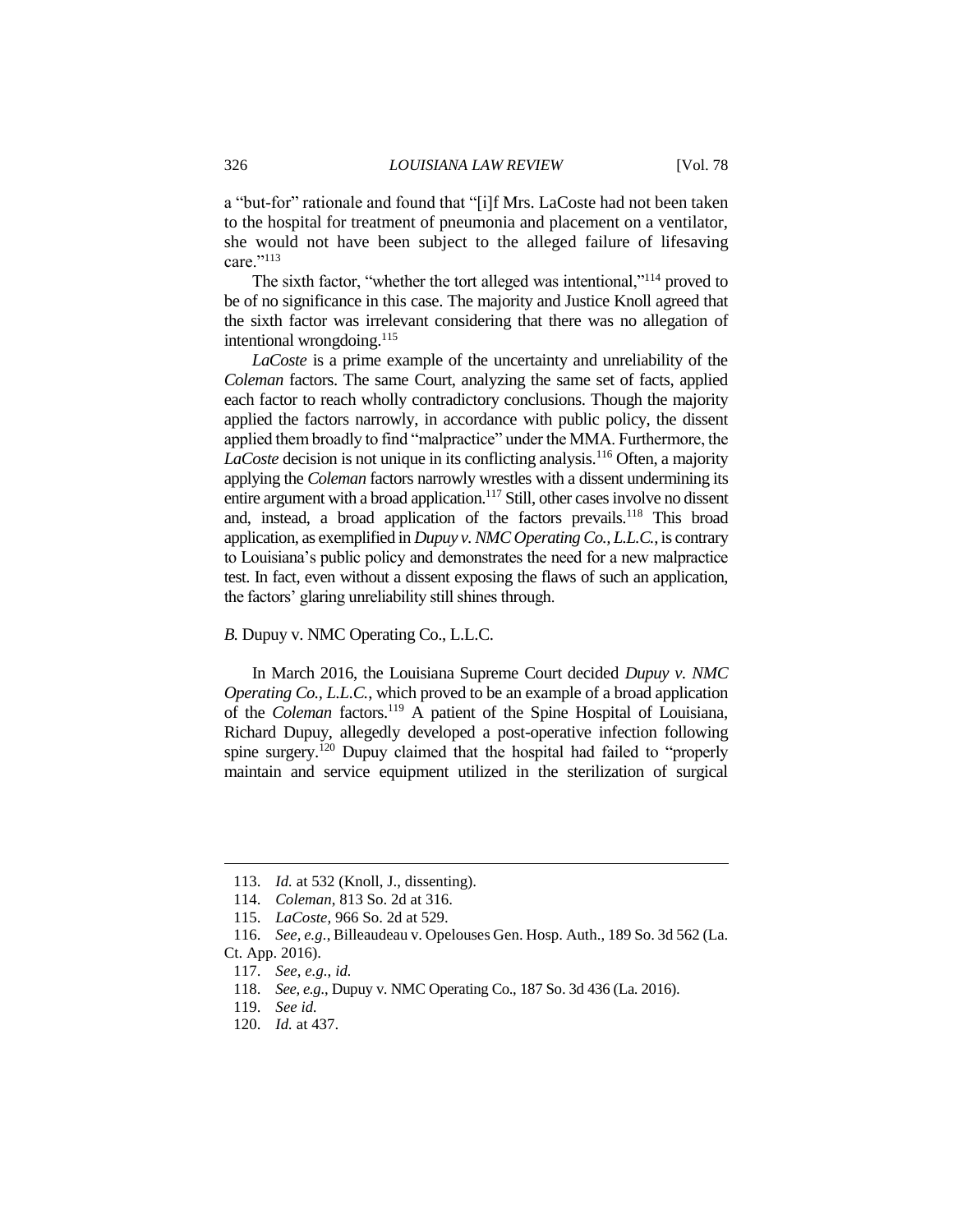instruments."<sup>121</sup> The hospital filed a dilatory exception of prematurity,<sup>122</sup> arguing that the claim fell under the MMA and thus first needed to be heard by a medical review panel. $^{123}$ 

The district court disagreed with the hospital, finding that the claim should be governed by general tort liability.<sup>124</sup> Following the First Circuit Court of Appeal's denial of the hospital's writ, the Louisiana Supreme Court granted the writ and reversed the trial court's decision.<sup>125</sup> After establishing that the hospital was a "qualified health care provider" as required by the MMA, the Court applied each *Coleman* factor and concluded that the plaintiffs' allegation of improper maintenance constituted medical malpractice under the MMA.<sup>126</sup>

Analyzing the first *Coleman* factor, the Court determined Dupuy's claim was "treatment related."<sup>127</sup> The Court cited cases in which "infectious diseases acquired during surgical procedures [were considered] 'treatment related.'"<sup>128</sup> The Court found that a hospital's "alleged failure to 'properly maintain and service all equipment used in the sterilization process' is an extension of the general duty to render professional services related to medical treatment and is 'treatment related.'"<sup>129</sup> The claims of the *Dupuy* case and those cases cited are distinguishable, however. Unlike the cases cited by the Court, <sup>130</sup> Dupuy's claim was not of negligence on behalf of the doctor or nurses in failing to sterilize equipment; rather, Dupuy's claim concerned the hospital's failure to properly maintain and service sterilization equipment.<sup>131</sup>

Failing to maintain and service hospital equipment has been found in other cases not to be "treatment related" but to fall under general tort liability.<sup>132</sup> Thus, Dupuy's claim of failure to maintain and service

124. *Id.* at 438.

 $\overline{a}$ 

129. *Id.* at 441.

130. *See* Cashio v. Baton Rouge Gen. Hosp., 378 So. 2d 182 (La. Ct. App. 1979); *see also* McBride v. Earl K. Long Mem'l Hosp., 507 So. 2d 821 (La. 1987). 131. *Dupuy*, 187 So. 3d at 438.

132. *See* Blevins v. Hamilton Med. Ctr., Inc., 959 So. 2d 440, 446 (La. 2007); *see also* Williamson v. Hosp. Serv. Dist. No. 1, 888 So. 2d 782, 789–90 (La.

<sup>121.</sup> *Id.* at 436–37.

<sup>122.</sup> In Louisiana, the dilatory exception is a means of defense aimed at retarding the progress of an action. A dilatory exception of prematurity may be brought by a defendant when the action is filed too early. LA. CODE CIV. PROC. art. 921, 923, 926 (2017).

<sup>123.</sup> *Dupuy*, 187 So. 3d at 437–38.

<sup>125.</sup> *Id.*

<sup>126.</sup> *Id.*

<sup>127.</sup> *Id.*; Coleman v. Deno, 813 So. 2d 303, 315–16 (La. 2002).

<sup>128.</sup> *Dupuy*, 187 So. 3d at 440.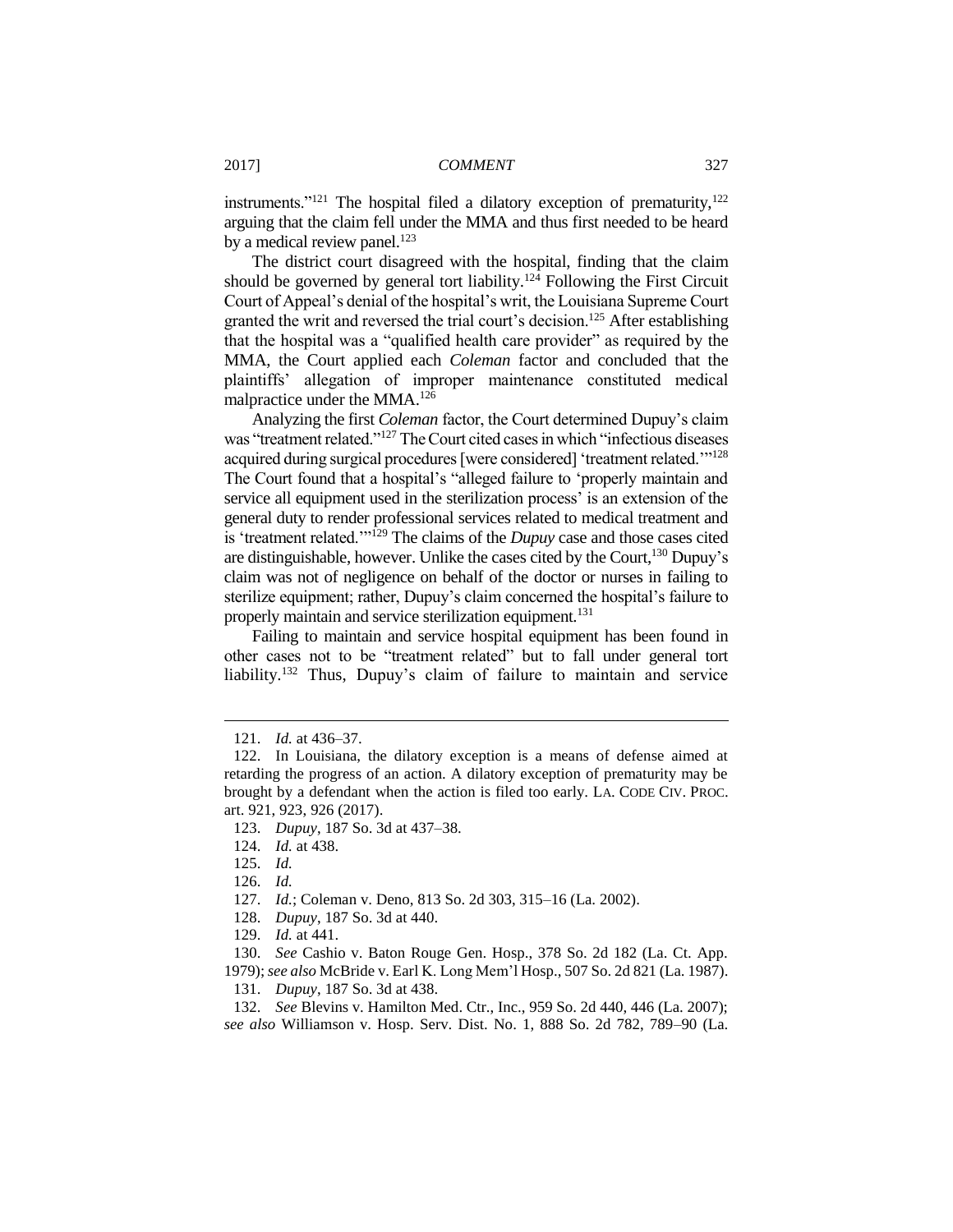sterilization equipment should have resulted in tort liability, as it was more aligned with cases like *Blevins v. Hamilton Medical Center* and *Williamson v. Hospital Service District No. 1*. <sup>133</sup> Those cases involved allegations of failing to maintain and repair equipment properly within the hospital, namely a hospital bed and a wheelchair.<sup>134</sup> Finding that such maintenance and repair were not related directly to actual treatment of the patient, the Court concluded in both cases that those actions could not be considered malpractice.<sup>135</sup>

In *Blevins*, the Court found that poor maintenance of the hospital bed, which resulted in a knee injury, was completely distinct from the treatment the patient received for his infection.<sup>136</sup> Similarly, the failure to maintain the sterilization equipment was distinct from Dupuy's surgery. Such maintenance occurred before Dupuy ever entered the hospital and could have affected any other patient receiving care at the hospital. In *Dupuy*, the Court ignored the substance of the plaintiff's claim and instead looked at the injury—an infection—to align the case with other jurisprudence.<sup>137</sup>

A Louisiana First Circuit Court of Appeal case, *Cashio v. Baton Rouge General Hospital*, arguably supports the majority's opinion in *Dupuy*. <sup>138</sup> In *Cashio*, the court held that "treatment" includes "the furnishing of a clean and

- 133. *Blevins*, 959 So. 2d 440; *see also Williamson*, 888 So. 2d 782.
- 134. *Blevins*, 959 So. 2d 440; *Williamson*, 888 So. 2d 782.
- 135. *See Blevins*, 959 So. 2d at 444; *see also Williamson*, 888 So. 2d at 790–91.
- 136. *Blevins*, 959 So. 2d at 446.

137. *See* Dupuy v. NMC Operating Co., 187 So. 3d 436, 445 (La. 2015). By the end of the opinion, the court concluded that "the plaintiff's allegations regarding failure to sterilize the equipment used to sanitize surgical instruments fall under the MMA." *Id.* This wording is a clear alteration of the plaintiff's claim. This type of alteration is exactly what the *LaCoste* Court cautioned against:

[P]laintiffs do not allege a "failure to transfer," but rather, they allege that the defendant failed to implement an adequate evacuation plan, failed to have in place a plan to transfer patients in the event of a mandatory evacuation, and failed to have a facility available for the transfer of patients. While a failure to transfer may relate to medical malpractice in another case, [the claims alleged here are] not "treatment related" or the result of the dereliction of professional medical skill, based on the factual allegations to which our review is limited. . . . As we cautioned in *Williamson*, "[a]n expansive reading of the definition of medical malpractice contained in the MMA runs counter to our previous holdings that coverage of the Medical Malpractice Act should be strictly construed."

*LaCoste*, 966 So. 2d at 526.

138. Cashio v. Baton Rouge Gen. Hosp., 378 So. 2d 182 (La. Ct. App. 1979).

<sup>2004);</sup> LaCoste v. Pendleton Methodist Hosp., L.L.C., 966 So. 2d 519, 525 (La. 2007).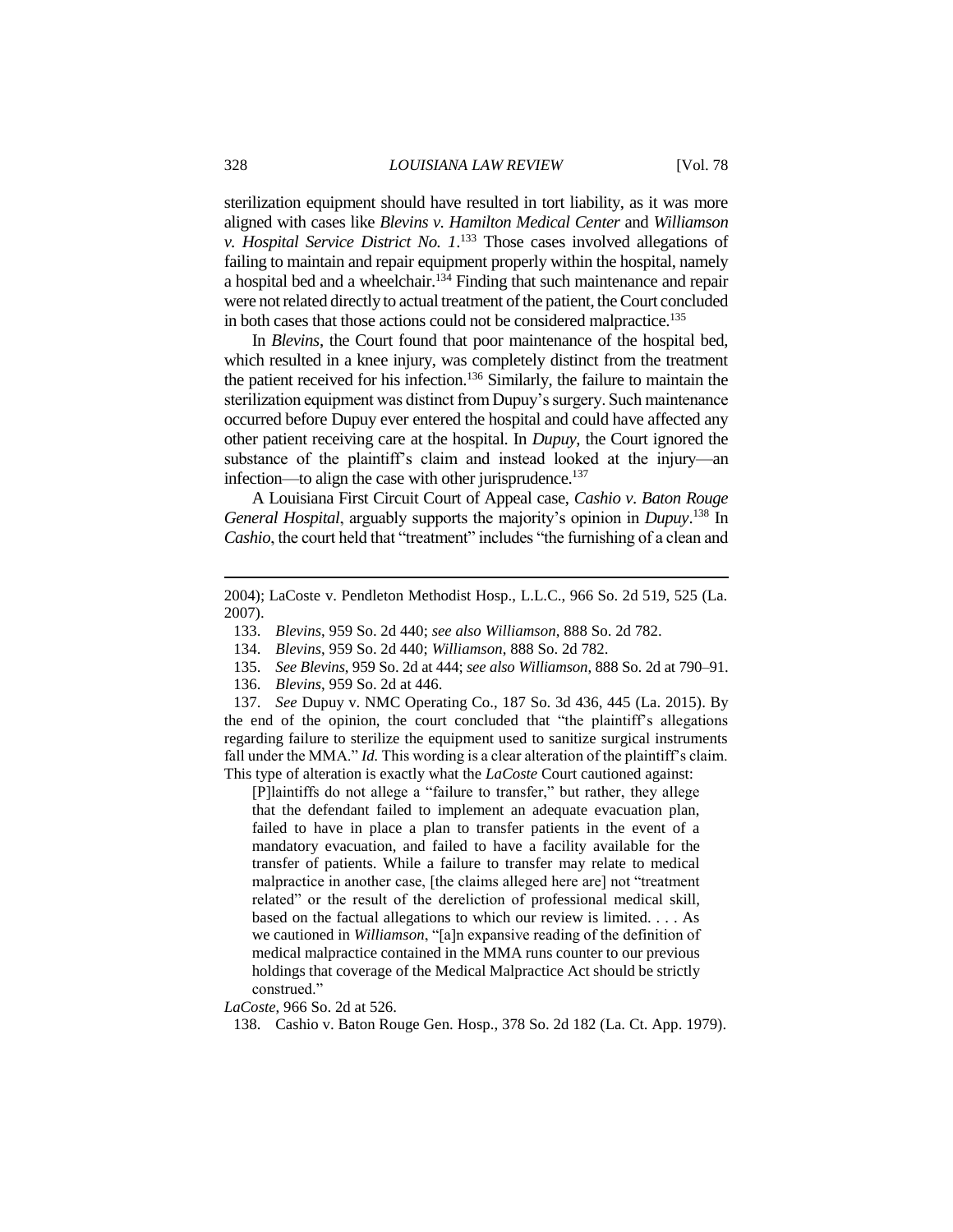sterile environment for all patients."<sup>139</sup> The *Dupuy* Court found that "proper sterilization of surgical instruments is at the very core of the 'treatment' of a patient."<sup>140</sup> The problem with this comparison, however, is that Dupuy's claim is not one of proper sterilization but one of proper maintenance and service of hospital equipment.<sup>141</sup>

Regarding "whether the wrong requires expert medical evidence to determine whether the appropriate standard of care was breached,"<sup>142</sup> the *Dupuy* Court concluded that expert medical testimony was necessary because "whether instruments were in fact properly sterilized is a question that requires medical expertise."<sup>143</sup> Again, the Court focused on sterilization, providing an example of a medical expert being needed to explain the protocol of such maintenance.<sup>144</sup> The issue, however, was not simply whether the equipment was sterilized; rather, Dupuy's claim was for failure to maintain and service sterilization equipment.<sup>145</sup>

The Court in *Williamson* recognized that expert testimony may be required to establish the duty to maintain a wheelchair and the breach of that duty.<sup>146</sup> The Court, however, found that such evidence need not be medical.<sup>147</sup> Expert testimony is not the same as expert medical testimony. Thus, *Dupuy* is more aligned with *Williamson* in the respect that although expert evidence may be put forth, that evidence need not be supplied by a medical expert. The plaintiffs in *Dupuy* alleged that the service and maintenance was done by "plant operations."<sup>148</sup> No expert medical evidence would be necessary to establish the proper standard of care in maintaining and servicing the sterilization equipment.

The Court did not address the third factor, "whether the pertinent act or omission involved assessment of the patient's condition," or the sixth factor, "whether the tort alleged was intentional."<sup>149</sup> Instead, it briefly mentioned in a footnote that it would not address these factors because the "parties agree that factors three and six do not have relevance in this case."<sup>150</sup> This decision by the Court is confusing because the maintenance and service of sterilization

140. *Dupuy*, 187 So. 3d at 442.

- 142. Coleman v. Deno, 813 So. 2d 303, 315–16 (La. 2002).
- 143. *Dupuy*, 187 So. 3d at 443.
- 144. *Id.*

- 145. *Id.* at 436–37.
- 146. Williamson v. Hosp. Serv. Dist. No. 1, 888 So. 2d 782, 790 (La. 2004).
- 147. *Id.*
- 148. *Dupuy*, 187 So. 3d at 443.
- 149. Coleman v. Deno, 813 So. 2d 303, 315–16 (La. 2002).
- 150. *Dupuy*, 187 So. 3d at 444 n.10.

<sup>139.</sup> *Id.* at 184.

<sup>141.</sup> *Id.* at 436–37.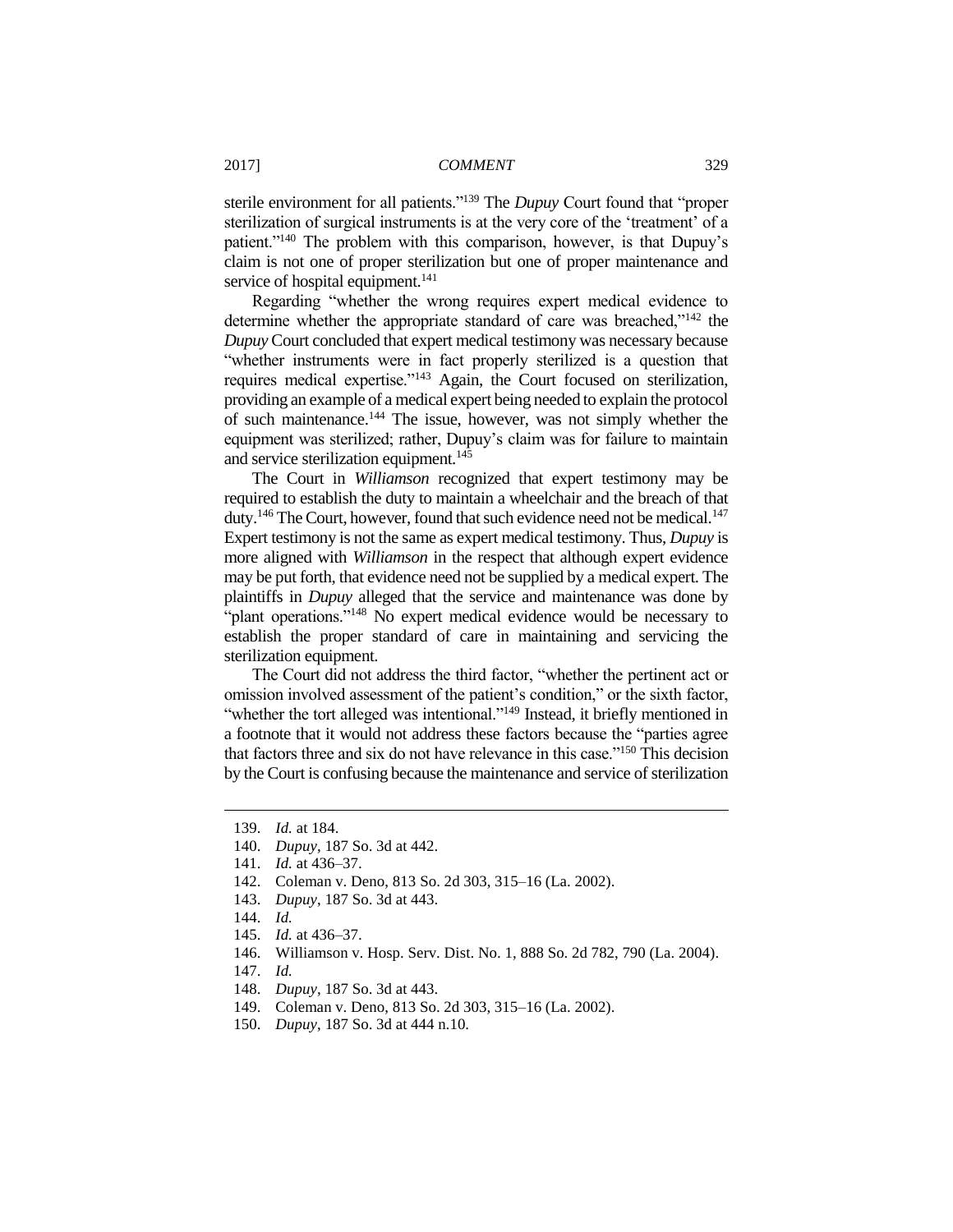equipment did not involve the assessment of the patient's condition in any way. Thus, the third factor likely would have favored the plaintiffs in this case.

The Court next addressed the fourth factor, "whether an incident occurred in the context of a physician-patient relationship, or was within the scope of activities which a hospital is licensed to perform."<sup>151</sup> The Court discussed the Hospital Licensing Law, enacted in 1961, which "directed the Department of Health and Hospitals to adopt 'rules, regulations, and minimum standards' that must be met by every licensed hospital."<sup>152</sup> Among the standards listed are those relating to "sanitary conditions, practices and environment and sanitary and sterilization procedures and practices designed to avoid sources and transmission of infections, including regulations governing the isolation of patients with communicable diseases."<sup>153</sup> The Court found that this statute required hospitals to have clearly established sterilization procedures to maintain operating licenses.<sup>154</sup> The problem with this finding is that Dupuy's claim was not an allegation of improper hospital procedures, nor was it an allegation of improper adherence to the hospital's procedure. The allegation was that, despite having a procedure in place for properly sterilizing equipment and following that procedure, the hospital failed to service and maintain that equipment properly.

In a footnote, the Court found that, although the parties to the suit argued about the second element of the factor, the incident also "occurred in the context of a physician-patient relationship."<sup>155</sup> Because the exact source of Dupuy's infection had not yet been determined, the Court found that the "incident" that caused the infection was ultimately the surgery itself, regardless of the origin of the initial source.<sup>156</sup> The "incident," however, which is the subject of the claim, was the maintenance and service failure.<sup>157</sup> The first element of this factor likely was not discussed by either party because it did not seem plausible that the service and maintenance of sterilization equipment would be considered within the context of a physician-patient relationship because those actions occur before a patient even enters a hospital.

In analyzing the fifth factor, "whether the injury would have occurred if the patient had not sought treatment,"<sup>158</sup> the Court found this factor clearly favored the hospital because Dupuy's injury occurred during the treatment

<sup>151.</sup> *Coleman*, 813 So. 2d at 315–16.

<sup>152.</sup> *Dupuy*, 187 So. 3d at 444 (quoting LA. REV. STAT. § 40:2109 (2017)).

<sup>153.</sup> § 40:2109(B)(2).

<sup>154.</sup> *Dupuy*, 187 So. 3d at 444.

<sup>155.</sup> *Id.* at 444 n.11.

<sup>156.</sup> *Id.*

<sup>157.</sup> *Id.* at 436–37.

<sup>158.</sup> Coleman v. Deno, 813 So. 2d 303, 315–16 (La. 2002).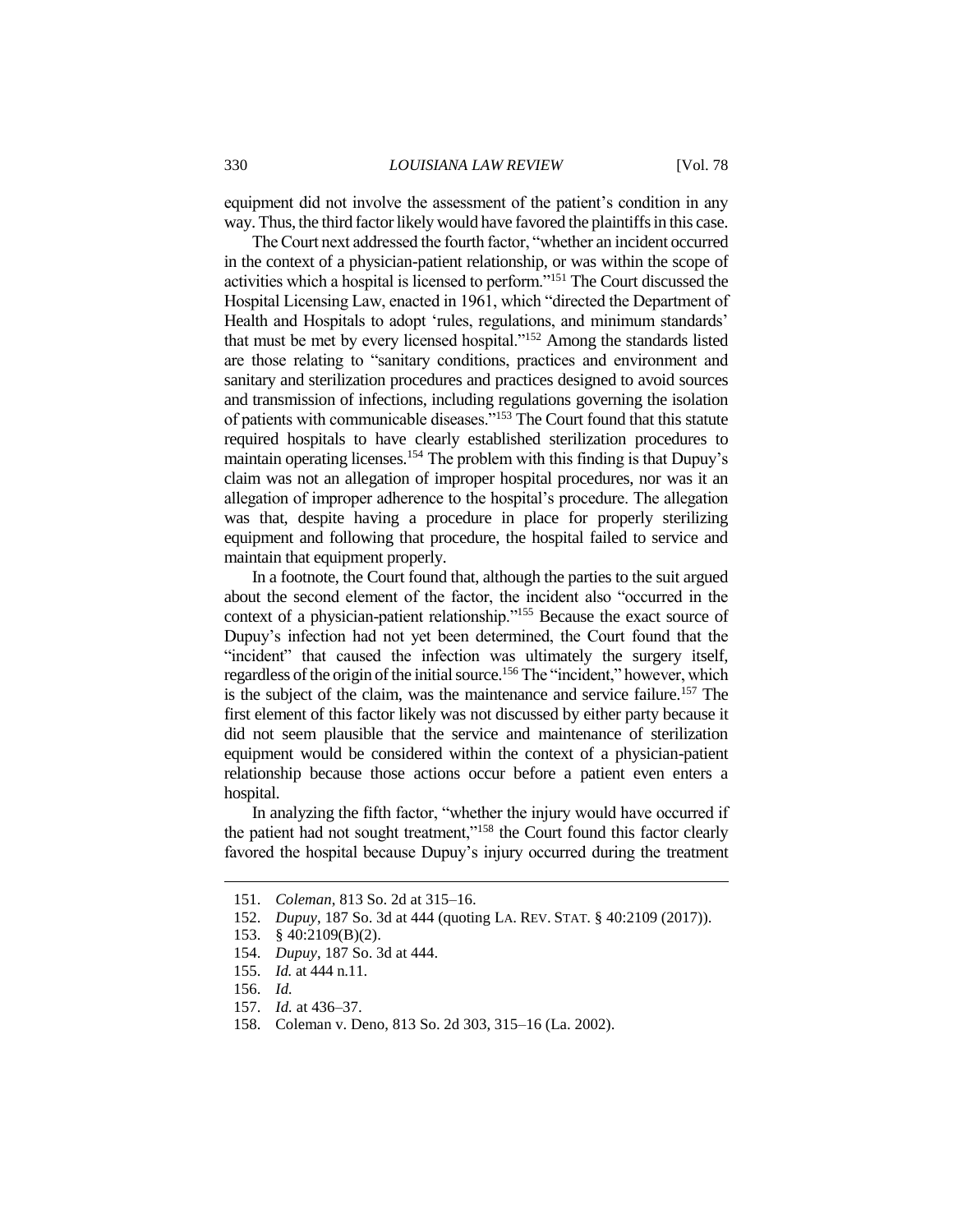period.<sup>159</sup> Similarly to Justice Knoll's dissent in *LaCoste*,<sup>160</sup> the Court applied a "but-for" standard that would be difficult to overcome on any set of facts of course a patient will not suffer the injury if he never seeks treatment at the hospital. Therefore, using a "but-for" standard always will favor the plaintiff. Consequently, with all factors leaning in favor of "malpractice," the Court held that Dupuy's claim fell within the scope of the MMA.<sup>161</sup>

The *Coleman* factors' susceptibility to dissimilar applications of similar facts demonstrates their unpredictable and unreliable nature. Factors used to determine malpractice should result only in a narrow application of the MMA consistent with Louisiana's public policy concern for tort victims' ability to recover. The commonly used *Coleman* factors provide an insufficient means of determining whether claims constitute malpractice under the MMA. Recognizing their insufficiency, several Louisiana courts have chosen not to apply the factors in post-*Coleman* decisions.<sup>162</sup> Thus, in light of these apparent issues of inconsistency in applying the law and veering away from established public policy, a solution to this problem is necessary.

#### IV. THE MEDICAL MALPRACTICE CURE

Because of Louisiana's concern with denying tort victims full recovery,<sup>163</sup> the Louisiana Legislature should provide courts with a reliable test for determining whether a claim constitutes malpractice under the MMA. Although the Louisiana Supreme Court attempted to solidify the malpractice analysis by implementing the *Coleman* factors, that attempt was in vain. As a statutorily governed area of law, defining "malpractice" entails much more than establishing an easy-to-apply test. To prevent divergent opinions, courts need more than broad definitions for guidance when dealing with complicated and specific facts. The Legislature should provide Louisiana courts with a narrow definition of malpractice that construes the MMA strictly. This definition should explain clearly what claims constitute malpractice so that Louisiana courts can make these determinations with consistency.

As an intermediate solution, Louisiana courts deciding malpractice claims should apply an altered version of the current *Coleman* factors that emphasizes a narrow application. The first *Coleman* factor should be altered

<sup>159.</sup> *Dupuy*, 187 So. 3d at 445.

<sup>160.</sup> LaCoste v. Pendleton Methodist Hosp., 966 So. 2d 519, 532 (La. 2007) (Knoll, J., dissenting).

<sup>161.</sup> *Dupuy*, 187 So. 3d at 440–45.

<sup>162.</sup> *See, e.g.*, Gayden v. Tenet Healthsystem Mem'l Med. Ctr., Inc., 891 So. 2d 734 (La. Ct. App. 2004).

<sup>163.</sup> *See* Blevins v. Hamilton Med. Ctr., Inc., 959 So. 2d 440, 444 (La. 2007); *see also* Sewell v. Doctors Hosp., 600 So. 2d 577 (La. 1992).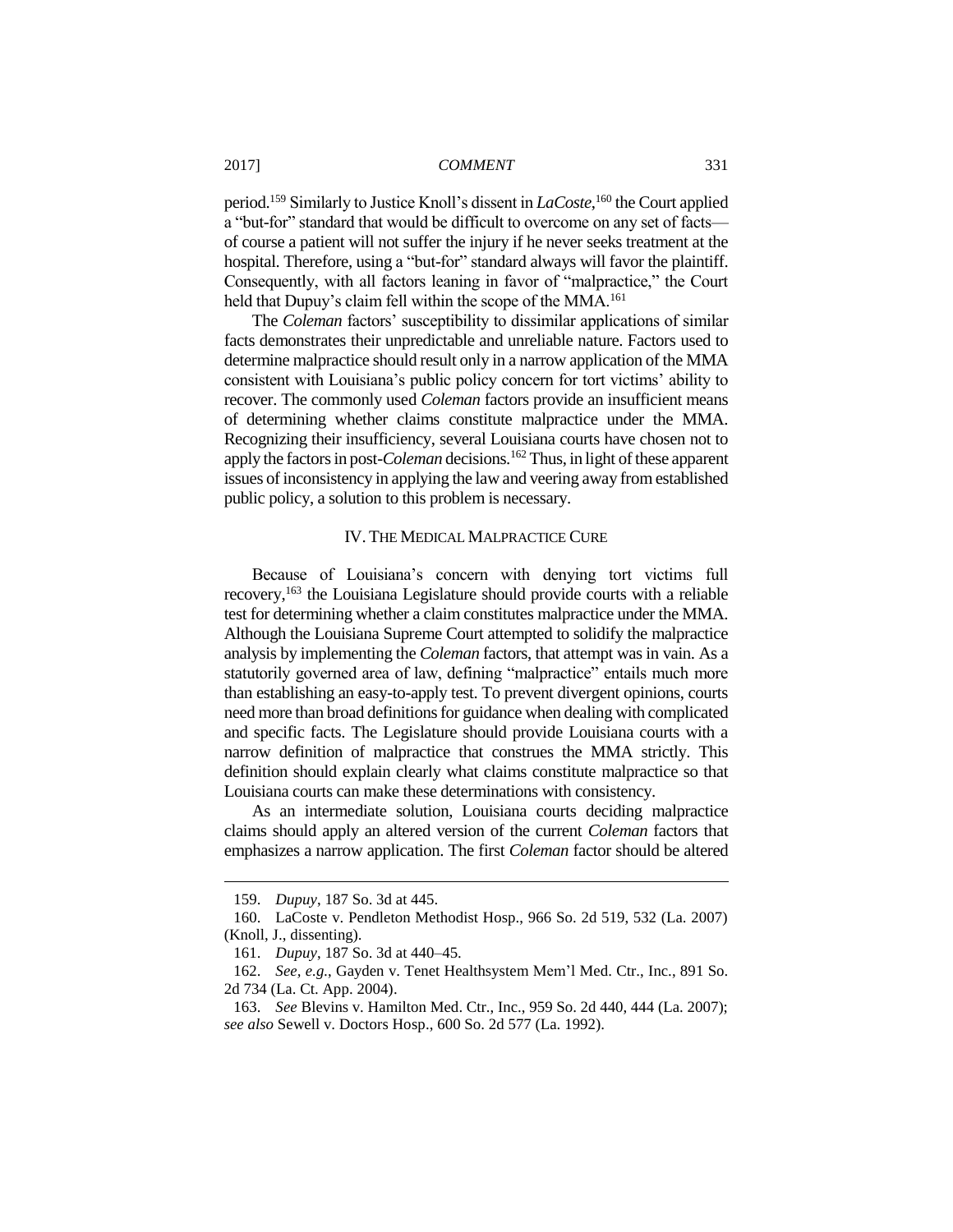from "whether the particular wrong is 'treatment related' or caused by a dereliction of professional skill"<sup>164</sup> to "whether the particular wrong alleged is related to the treatment the patient received or caused by a dereliction of professional skill." Including the word "alleged" will steer the courts toward focusing on the actual allegations before them. Modifying a plaintiff's allegations, as was done in *Dupuy* and in Justice Knoll's *LaCoste* dissent,<sup>165</sup> is not the duty of the courts. Rather, courts must focus on the language of the plaintiff's allegations, and to not do so is insupportable.<sup>166</sup> Moreover, amending the phrase "treatment related" to "related to the treatment that patient received" will help the court focus on the particular patient's actual treatment rather than going down the chain of causation as Justice Knoll did in *LaCoste.*<sup>167</sup>

The second *Coleman* factor should be amended from "whether the wrong requires expert medical evidence to determine whether the appropriate standard of care was breached"<sup>168</sup> to "whether the wrong alleged requires expert medical evidence to determine whether the appropriate standard of care was breached." Again, incorporating "alleged" will help the courts focus on the actual claim presented. This change will aid in preventing scenarios similar to that of *LaCoste*, in which Justice Knoll discussed the need for expert medical evidence in determining the standard of care for transferring patients when "failure to transfer" was not the plaintiff's claim.<sup>169</sup> Further, placing emphasis on the medical nature of expert testimony will remind the court that a medical expert, rather than any individual employed by a hospital, must be required. 170

The third factor, "whether the pertinent act or omission involved assessment of the patient's condition,"<sup>171</sup> should be amended to "whether the alleged act or omission occurred as part of the assessment of the patient's condition." Once again, replacing "pertinent" with "alleged" will help the court focus on the actual claim in the case. Additionally, substituting "involved" with "occurred as part of" stresses that the "act or omission" needs to be part of assessing the patient—not merely somehow involved in the eventual care of the patient.

<sup>164.</sup> *See* Coleman v. Deno, 813 So. 2d 303, 315–16 (La. 2002).

<sup>165.</sup> *See* discussion *supra* Part III.

<sup>166.</sup> *See* discussion *supra* Part III.A.

<sup>167.</sup> *See* discussion *supra* Part III.A.

<sup>168.</sup> *See Coleman*, 813 So. 2d at 315–16.

<sup>169.</sup> LaCoste v. Pendleton Methodist Hosp., 966 So. 2d 519, 531 (La. 2007)

<sup>(</sup>Knoll, J., dissenting).

<sup>170.</sup> *See* discussion *supra* Part III.B.

<sup>171.</sup> *See Coleman*, 813 So. 2d at 315–16.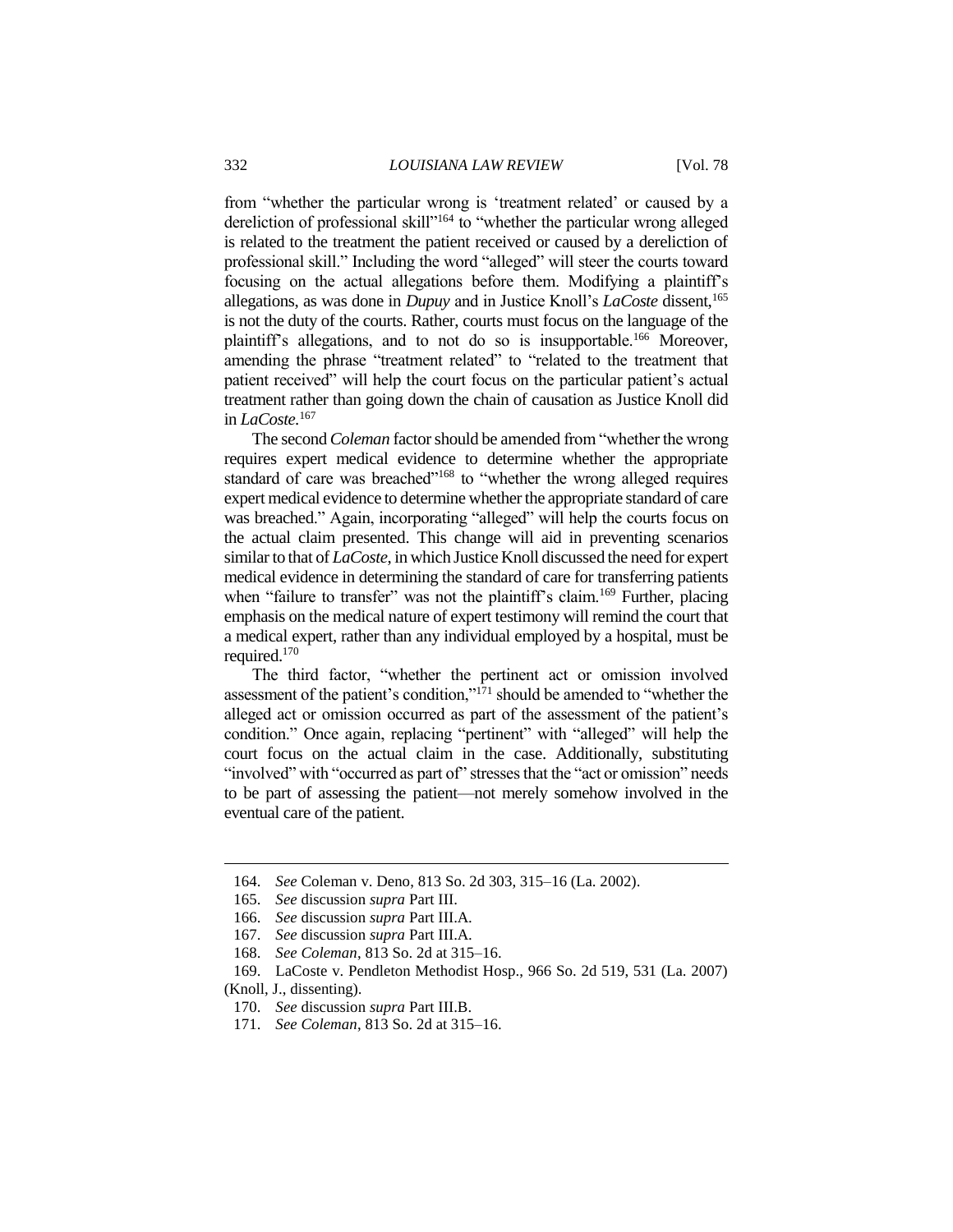The fourth factor, "whether an incident occurred in the context of a physician-patient relationship, or was within the scope of activities which a hospital is licensed to perform,"<sup>172</sup> should be modified to read "whether the alleged incident occurred in the context of the physician-patient relationship, or was within the scope of activities which a hospital is licensed to perform." Inserting "alleged" ensures yet again that the court's focus remains on the actual claim at hand.

The fifth factor, "whether the injury would have occurred if the patient had not sought treatment,"<sup>173</sup> should be removed altogether. As the Court has discussed, this factor suggests a "but-for" analysis that almost always will be satisfied.<sup>174</sup> If a patient suffers an injury in a hospital, it is likely that the patient would not have suffered the injury if he had never entered the hospital. The unreliability of this fifth factor was made clear in *LaCoste*. <sup>175</sup> As the majority indicated, there are very few scenarios in which a patient could suffer an injury in a hospital that would have occurred even if he had not sought treatment there.<sup>176</sup> The only exception to this factor leaning in favor of malpractice established by jurisprudence is when the injury could have occurred to a visitor of the hospital. $177$  In that scenario, however, the previous four factors would lead to the conclusion of general tort liability considering the victim was not a patient of the hospital.

Similarly, the sixth factor, "whether the tort alleged was intentional,"<sup>178</sup> also should be removed because it carries no weight, considering the MMA's

 $\overline{a}$ 

This factor initially weighs to some extent in favor of the defendant, because the plaintiff likely would not have been transported in the wheelchair had she not sought treatment at the hospital. Such reasoning, however, employs a 'but for' rationale that may be overly facile. It is just as reasonable to say that any visitor to the hospital, even those not seeking treatment, who used this particular wheelchair could have suffered injury.

*Id.*

178. *Coleman*, 813 So. 2d at 315–16 (citing Sewell v. Doctors Hosp., 600 So. 2d 577, 579 n.3 (La. 1992)).

<sup>172.</sup> *Id.*

<sup>173.</sup> *Id.*

<sup>174.</sup> *See LaCoste*, 966 So. 2d at 529; *see also* Williamson v. Hosp. Serv. of Jefferson, 888 So. 2d 782, 791 (La. 2004) (discussing "a 'but for' rationale that may be overly facile").

<sup>175.</sup> *See* discussion *supra* Part III.A.

<sup>176.</sup> *LaCoste*, 966 So. 2d at 528–29; *see also Williamson*, 888 So. 2d at 791 (discussing "a 'but for' rationale that may be overly facile").

<sup>177.</sup> *Williamson*, 888 So. 2d at 791, where the Court discussed the impracticability of a but-for standard in this context: